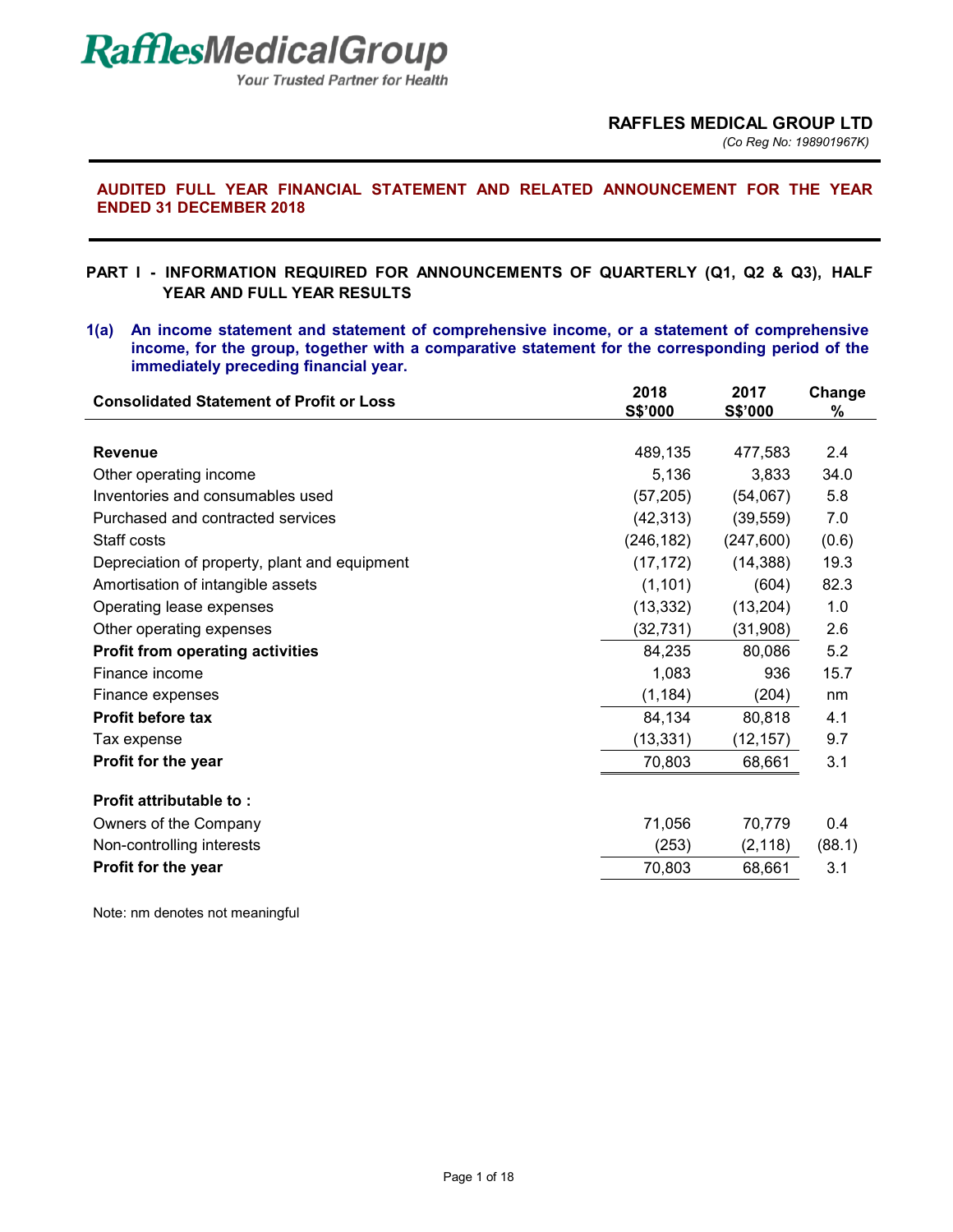**Your Trusted Partner for Health** 

**1(a) An income statement and statement of comprehensive income, or a statement of comprehensive income, for the group, together with a comparative statement for the corresponding period of the immediately preceding financial year (Cont'd).** 

|                                                                                              | 2018           | 2017           | Change |
|----------------------------------------------------------------------------------------------|----------------|----------------|--------|
| <b>Consolidated Statement of Comprehensive Income</b>                                        | <b>S\$'000</b> | <b>S\$'000</b> | %      |
| <b>Profit for the year</b>                                                                   | 70.803         | 68.661         | 3.1    |
| Other comprehensive income                                                                   |                |                |        |
| Item that will not be reclassified subsequently to profit or loss:                           |                |                |        |
| Revaluation surplus from transfer of property, plant and equipment to investment<br>property | 14.655         |                | nm     |
| Item that is or may be reclassified subsequently to profit or loss:                          |                |                |        |
| Foreign currency translation differences - foreign operations                                | (6,570)        | (169)          | nm     |
| Total comprehensive income for the year                                                      | 78,888         | 68,492         | 15.2   |
| Total comprehensive income attributable to:                                                  |                |                |        |
| Owners of the company                                                                        | 79.864         | 70.495         | 13.3   |
| Non-controlling interests                                                                    | (976)          | (2,003)        | (51.3) |
| Total comprehensive income for the year                                                      | 78.888         | 68.492         | 15.2   |

Note: nm denotes not meaningful.

#### **Explanatory notes to the Consolidated Statement of Profit or Loss**

- 1. Higher purchased and contracted services were mainly attributed to increased expenditure for insurance claims, laboratory purchases and repair and maintenance of premises.
- 2. Depreciation increased mainly due to the expansion of medical centres in the new Raffles Specialist Centre, to meet the growing patients' demand.
- 3. The effective tax rate increased mainly due to lower tax incentives claimed.
- 4. Profit from operating activities before taxation includes the following:

|                                                        | 2018           | 2017           |
|--------------------------------------------------------|----------------|----------------|
| Group                                                  | <b>S\$'000</b> | <b>S\$'000</b> |
| (a) Other operating income                             |                |                |
| Changes in fair value of investment properties         | 3,395          | 3,085          |
| Foreign exchange gain                                  | 408            |                |
| Gain on disposal of property, plant and equipment, net | 49             |                |
| (b) Other operating expenses                           |                |                |
| Allowance for doubtful receivables                     | 3,010          | 1,481          |
| Recovery of bad debts                                  | (1,749)        |                |
| Donations                                              | 639            | 411            |
| Foreign exchange loss                                  |                | 134            |
| Impairment loss of goodwill                            | 400            |                |
| Loss on disposal of property, plant and equipment, net |                | 10             |
| Property, plant and equipment written off              | 220            | 143            |
| Write-off for stock obsolescence                       | 229            | 155            |

5. The adjustment for under and over provision of tax in respect of prior years are as follows:

|                                           | 2018           | 2017           |  |
|-------------------------------------------|----------------|----------------|--|
| Group                                     | <b>S\$'000</b> | <b>S\$'000</b> |  |
| Deferred tax expense                      |                |                |  |
| Under provision in respect of prior years | 237            | 57             |  |
| <b>Current tax expense</b>                |                |                |  |
| Under provision in respect of prior years | 201            | 254            |  |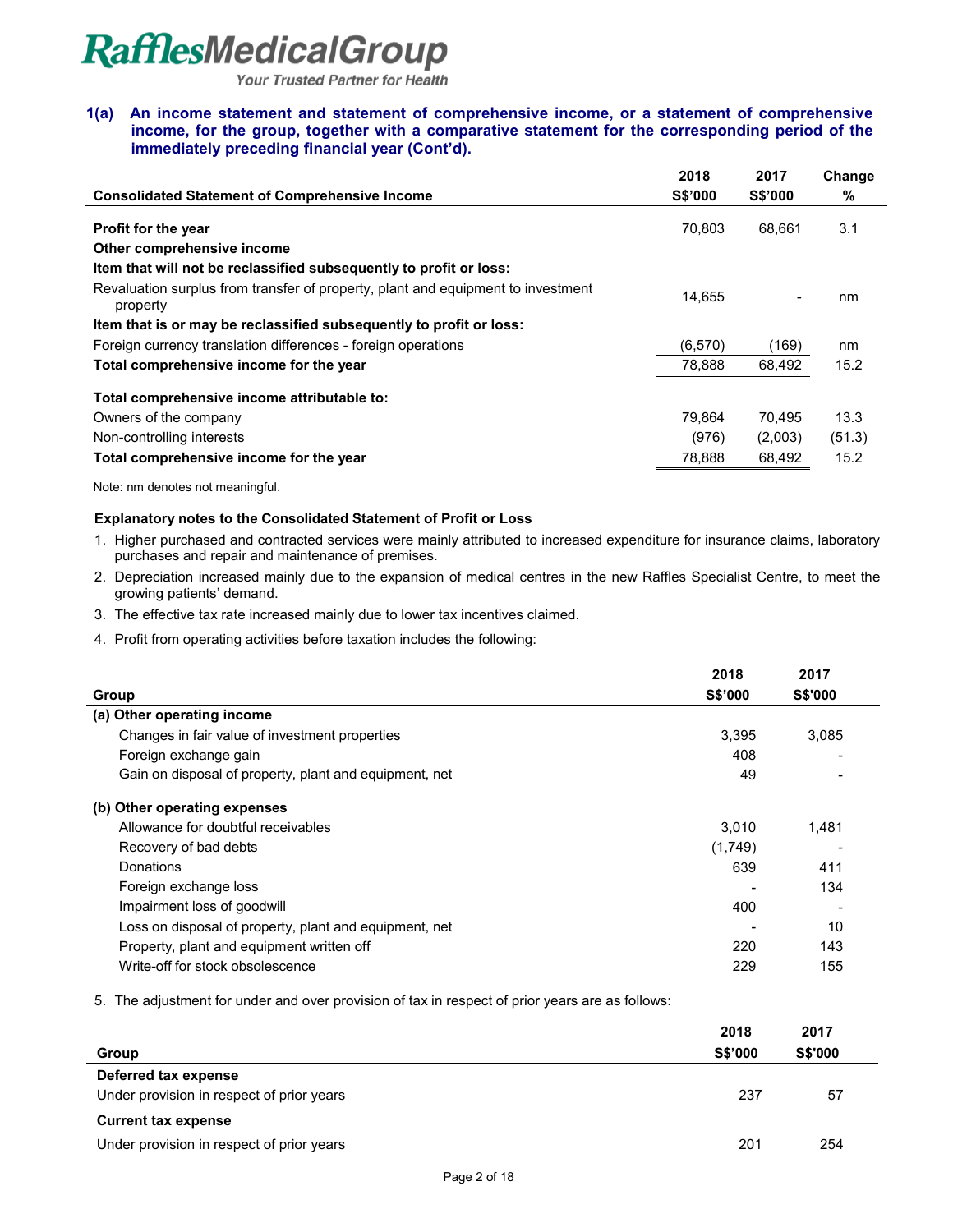Your Trusted Partner for Health

### **1(b)(i) A statement of financial position (for the issuer and group), together with a comparative statement as at the end of the immediately preceding financial year.**

|                                                        |                   | Group             |                   |         |                |            |  |
|--------------------------------------------------------|-------------------|-------------------|-------------------|---------|----------------|------------|--|
|                                                        | 2018              | 2017              | 1 Jan 2017        | 2018    | 2017           | 1 Jan 2017 |  |
| <b>Statements of Financial Position</b>                | S\$'000           | <b>S\$'000</b>    | S\$'000           | S\$'000 | <b>S\$'000</b> | S\$'000    |  |
|                                                        |                   |                   |                   |         |                |            |  |
| <b>Non-current assets</b>                              |                   |                   |                   |         |                |            |  |
| Property, plant and equipment                          | 565,716           | 384,021           | 270,066           | 5,808   | 7,585          | 8,040      |  |
| Intangible assets and goodwill                         | 37,287<br>311,160 | 36,773<br>385,498 | 30,660<br>371,472 | 1,167   | 1,296          | 93         |  |
| Investment properties<br><b>Subsidiaries</b>           |                   |                   |                   | 562,604 | 551,131        | 451,431    |  |
|                                                        | 1,011             | 1,025             | 437               |         |                |            |  |
| Deferred tax assets                                    | 2,590             | 3,060             | 4,711             | 5,869   | 7,663          | 7,658      |  |
| Trade and other receivables                            | 917,764           | 810,377           | 677,346           | 575,448 | 567,675        | 467,222    |  |
|                                                        |                   |                   |                   |         |                |            |  |
| <b>Current assets</b>                                  |                   |                   |                   |         |                |            |  |
| Inventories                                            | 9,320             | 9,955             | 9,994             | 2,341   | 2,491          | 2,643      |  |
| Trade and other receivables                            | 83,221            | 87,259            | 101,408           | 151,955 | 124,626        | 103,234    |  |
| Cash and cash equivalents                              | 105,984           | 98,270            | 111,883           | 2,609   | 5,716          | 32,619     |  |
|                                                        | 198,525           | 195,484           | 223,285           | 156,905 | 132,833        | 138,496    |  |
| <b>Total assets</b>                                    | 1,116,289         | 1,005,861         | 900,631           | 732,353 | 700,508        | 605,718    |  |
| Equity attributable to owners of<br>the Company        |                   |                   |                   |         |                |            |  |
| Share capital                                          | 365,332           | 340,201           | 314,165           | 365,332 | 340,201        | 314,165    |  |
| Reserves                                               | 435,157           | 393,849           | 352,223           | 290,560 | 268,350        | 242,894    |  |
|                                                        | 800,489           | 734,050           | 666,388           | 655,892 | 608,551        | 557,059    |  |
| <b>Non-controlling interests</b>                       | 16,137            | 17,575            | 15,456            |         |                |            |  |
| <b>Total equity</b>                                    | 816,626           | 751,625           | 681,844           | 655,892 | 608,551        | 557,059    |  |
|                                                        |                   |                   |                   |         |                |            |  |
| <b>Non-current liabilities</b><br>Loans and borrowings | 97,189            | 38,000            | 16,947            | 20,775  |                |            |  |
| Trade and other payables                               | 11,380            | 15,102            | 4,397             | 868     | 58             | 96         |  |
| Other financial liabilities                            |                   | 1,773             | 8,377             |         |                |            |  |
| Deferred tax liabilities                               | 4,765             | 4,870             | 4,853             | 644     | 899            | 722        |  |
|                                                        | 113,334           | 59,745            | 34,574            | 22,287  | 957            | 818        |  |
|                                                        |                   |                   |                   |         |                |            |  |
| <b>Current liabilities</b>                             |                   |                   |                   |         |                |            |  |
| Loans and borrowings                                   | 19,307            | 41,204            | 13,451            | 19,307  | 37,262         | 9,518      |  |
| <b>Current tax liabilities</b>                         | 13,583            | 12,904            | 14,163            | 1,573   | 271            | 1,644      |  |
| Trade and other payables                               | 136,789           | 126,305           | 144,728           | 33,294  | 53,467         | 36,679     |  |
| Other financial liabilities                            | 2,790             | 2,941             | 166               |         |                |            |  |
| Insurance contract provisions                          | 13,860            | 11,137            | 11,705            |         |                |            |  |
|                                                        | 186,329           | 194,491           | 184,213           | 54,174  | 91,000         | 47,841     |  |
| <b>Total liabilities</b>                               | 299,663           | 254,236           | 218,787           | 76,461  | 91,957         | 48,659     |  |
| <b>Total equity and liabilities</b>                    | 1,116,289         | 1,005,861         | 900,631           | 732,353 | 700,508        | 605,718    |  |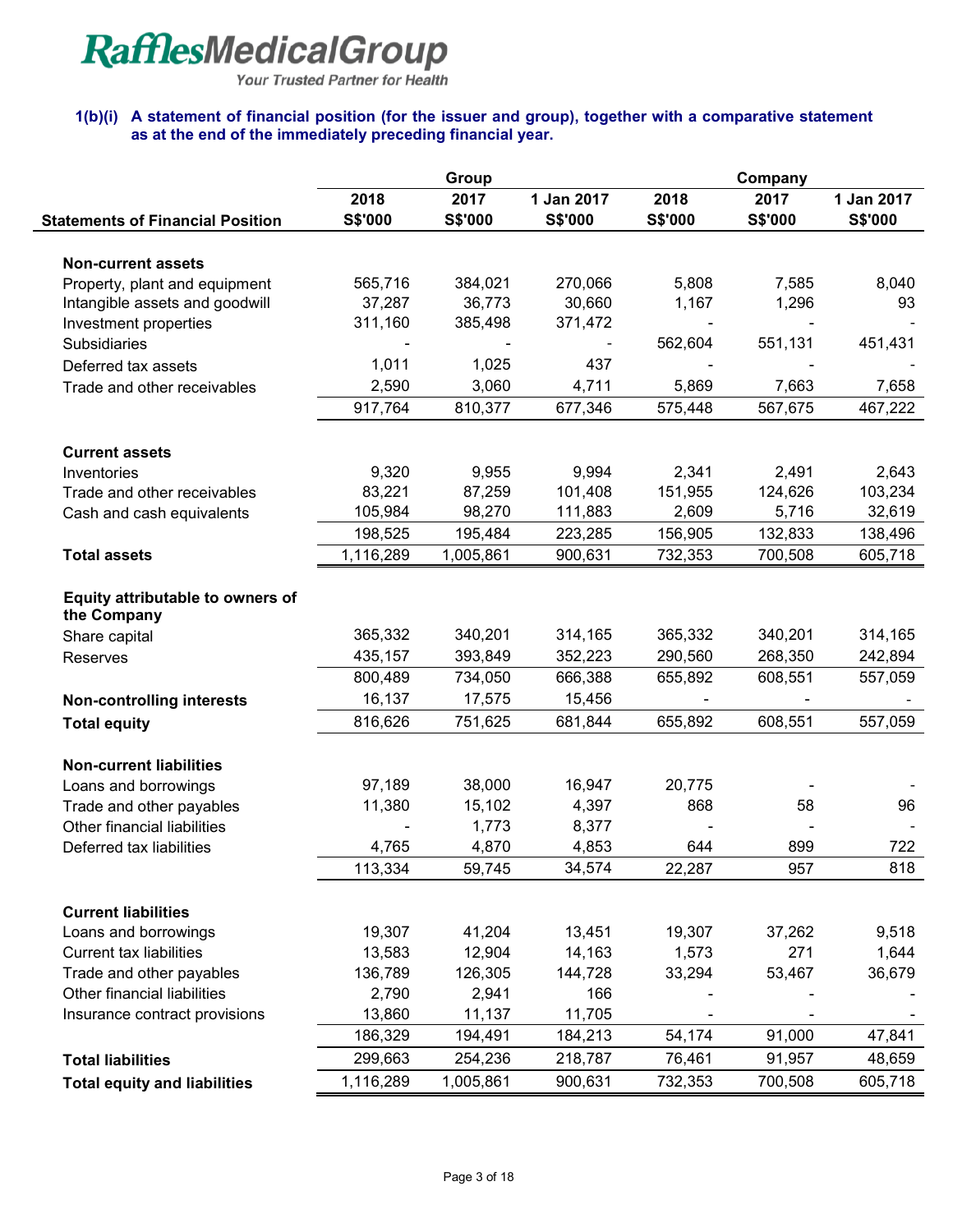

**Your Trusted Partner for Health** 

#### **1(b)(i) A statement of financial position (for the issuer and group), together with a comparative statement as at the end of the immediately preceding financial year. (Cont'd)**

#### **Explanatory notes to the Statements of Financial Position**

- 1. Property, plant and equipment increased by S\$181.7 million, primarily due to reclassification of investment property to property, plant and equipment.
- 2. Investment properties decreased by S\$74.3 million, mainly due to reclassification of investment property to property, plant and equipment.
- 3. The Group's net cash position reduced from S\$19.1 million as at 31 December 2017 to a net debt position of S\$10.5 million as at 31 December 2018. This was primarily due to project expenditure incurred for Raffles Hospital Shanghai and Raffles Hospital Chongqing.
- 4. Trade and other payables increased mainly due to the provision and accrual for project expenditure incurred for Raffles Hospital Shanghai and Raffles Hospital Chongqing.
- 5. The increase in loans and borrowings was due to bank loans obtained to finance the project expenditure incurred for Raffles Hospital Shanghai and Raffles Hospital Chongqing.
- 6. The decrease in other financial liabilities was mainly due to the acquisition of non-controlling interests in a subsidiary.

#### **1(b)(ii) Aggregate amount of group's borrowings and debt securities.**

#### **Amount repayable in one year or less, or on demand**

| As at 31/12/2018   |                      | As at 31/12/2017   |                      |  |  |
|--------------------|----------------------|--------------------|----------------------|--|--|
| Secured<br>S\$'000 | Unsecured<br>S\$'000 | Secured<br>S\$'000 | Unsecured<br>S\$'000 |  |  |
| -                  | 19.307               | -                  | 41.204               |  |  |

#### **Amount repayable after one year**

| As at 31/12/2018   |                      | As at 31/12/2017   |                      |  |  |
|--------------------|----------------------|--------------------|----------------------|--|--|
| Secured<br>S\$'000 | Unsecured<br>S\$'000 | Secured<br>S\$'000 | Unsecured<br>S\$'000 |  |  |
| -                  | 97.189               | -                  | 38,000               |  |  |

#### **Details of any collateral**

Nil.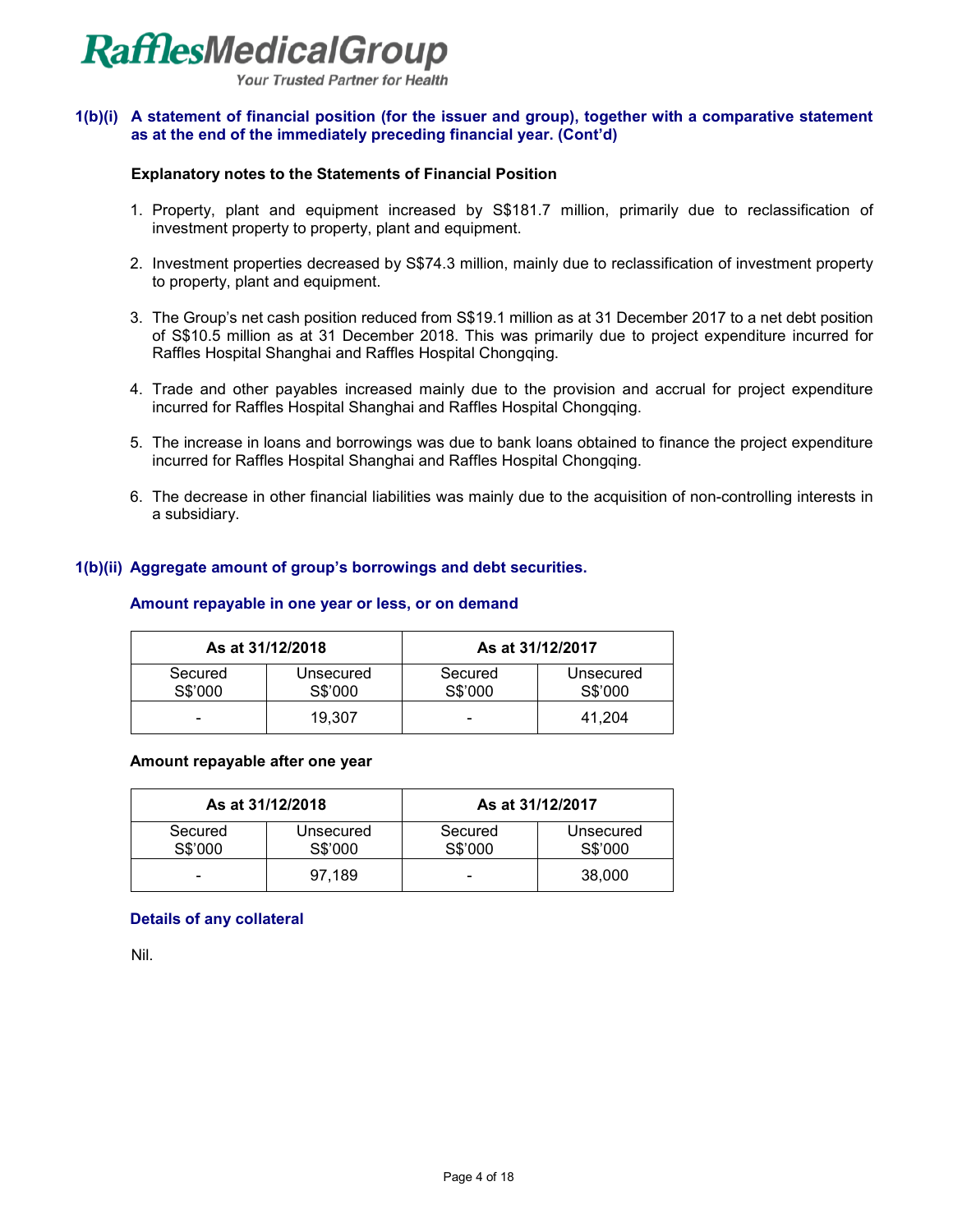Your Trusted Partner for Health

#### **1(c) A statement of cash flows (for the group), together with a comparative statement for the corresponding period of the immediately preceding financial year.**

|                                                                            | 2018           | 2017           |
|----------------------------------------------------------------------------|----------------|----------------|
|                                                                            | <b>S\$'000</b> | <b>S\$'000</b> |
| Cash flows from operating activities                                       |                |                |
| Profit for the year                                                        | 70,803         | 68,661         |
| Adjustments for:                                                           |                |                |
| Amortisation of intangible assets                                          | 1,101          | 604            |
| Impairment loss on goodwill                                                | 400            |                |
| Changes in fair value of investment properties                             | (3,395)        | (3,085)        |
| Depreciation of property, plant and equipment                              | 17,172         | 14,388         |
| Equity-settled share-based payment transactions                            | 1,461          | 2,449          |
| Finance expenses                                                           | 1,184          | 204            |
| Finance income                                                             | (1,083)        | (936)          |
| (Gain) / Loss on disposal of property, plant and equipment, net            | (49)           | 10             |
| Property, plant and equipment written off                                  | 220            | 143            |
| Tax expense                                                                | 13,331         | 12,157         |
|                                                                            | 101,145        | 94,595         |
| Changes in working capital :                                               |                |                |
| Inventories                                                                | 635            | 39             |
| Trade and other receivables                                                | 4,835          | 16,343         |
| Trade and other payables                                                   | (3,086)        | (13, 109)      |
| Insurance contract provisions                                              | 2,723          | (568)          |
| Cash generated from operations                                             | 106,252        | 97,300         |
| Tax paid                                                                   | (12, 694)      | (13,970)       |
| Interest paid                                                              | (2,030)        | (637)          |
| Net cash from operating activities                                         | 91,528         | 82,693         |
| Cash flows from investing activities                                       |                |                |
| Interest received                                                          | 1,078          | 952            |
| Proceeds from disposal of property, plant and equipment                    | 121            | 12             |
| Purchase of property, plant and equipment                                  | (28, 557)      | (10,007)       |
| Acquisition of intangible assets                                           | (2,850)        | (5,888)        |
| Payment for investment properties under development                        | (72, 448)      | (125,733)      |
| Net cash used in investing activities                                      | (102, 656)     | (140,664)      |
| Cash flows from financing activities                                       |                |                |
| Acquisition of non-controlling interests                                   | (2, 413)       |                |
| Dividends paid to owners of the Company                                    | (15, 630)      | (14, 389)      |
| Loan from subsidiary's non-controlling interest                            | 99             | 233            |
| Proceeds from issue of shares under share option scheme                    | 771            | 5,278          |
| Proceeds from issue of shares to non-controlling interests of subsidiaries |                | 4,122          |
| Proceeds from bank loans                                                   | 477,199        | 236,219        |
| Repayment of bank loans                                                    | (439, 950)     | (186,721)      |
| Net cash from financing activities                                         | 20,076         | 44,742         |
| Net increase/(decrease) in cash and cash equivalents                       | 8,948          | (13, 229)      |
| Cash and cash equivalents at 1 January                                     | 98,270         | 111,883        |
| Effect of exchange rate fluctuations on cash held                          | (1, 234)       | (384)          |
| Cash and cash equivalents at 31 December                                   | 105,984        | 98,270         |

#### **Explanatory notes to the Statement of Cash Flows**

The Group's cash and cash equivalents increased from S\$98.3 million as at 31 December 2017 to S\$106.0 million as at 31 December 2018. This was mainly due to strong cashflows generated by the Group from operations and financing from bank loans despite payment for project expenditure for Raffles Specialist Centre, Raffles Hospital Shanghai and Raffles Hospital Chongqing, purchase of property, plant and equipment as well as dividend payment to shareholders of the Company.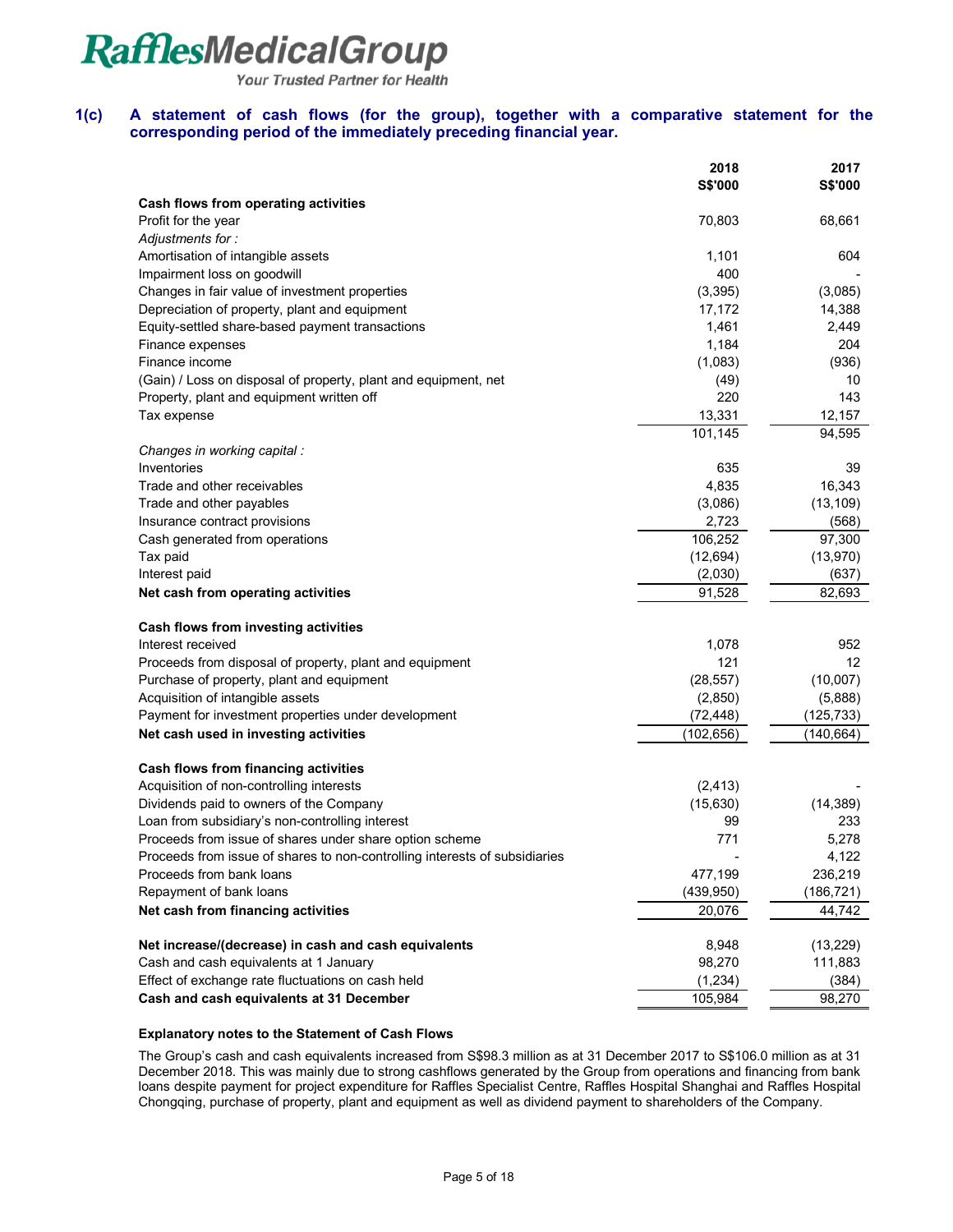Your Trusted Partner for Health

**1(d)(i) A statement (for the issuer and group) showing either (i) all changes in equity or (ii) changes in equity other than those arising from capitalisation issues and distributions to shareholders, together with a comparative statement for the corresponding period of the immediately preceding financial year.** 

| Group                                                                                                                                             | <b>Share</b><br>capital<br><b>S\$'000</b> | <b>Translation</b><br>reserve<br>S\$'000 | Share<br>option<br>reserve<br>S\$'000 | <b>Revaluation</b><br>reserve<br>S\$'000 | Other<br>reserve<br>S\$'000 | Accumulated<br>profits<br>S\$'000 | <b>Total</b><br>attributable<br>to owners<br>of the<br>Company<br>S\$'000 | Non-<br>controlling<br>interests<br>S\$'000 | Total<br>equity<br>S\$'000 |
|---------------------------------------------------------------------------------------------------------------------------------------------------|-------------------------------------------|------------------------------------------|---------------------------------------|------------------------------------------|-----------------------------|-----------------------------------|---------------------------------------------------------------------------|---------------------------------------------|----------------------------|
| At 1 January 2017                                                                                                                                 | 314,165                                   | $\blacksquare$                           | 23,745                                | 1,712                                    | (8, 543)                    | 335,309                           | 666,388                                                                   | 15,456                                      | 681,844                    |
| Total comprehensive income<br>for the year                                                                                                        |                                           |                                          |                                       |                                          |                             |                                   |                                                                           |                                             |                            |
| Profit for the year                                                                                                                               |                                           |                                          |                                       |                                          |                             | 70,779                            | 70,779                                                                    | (2, 118)                                    | 68,661                     |
| Other comprehensive income                                                                                                                        |                                           |                                          |                                       |                                          |                             |                                   |                                                                           |                                             |                            |
| Foreign currency translation<br>differences - foreign operations                                                                                  |                                           | (284)                                    |                                       |                                          |                             |                                   | (284)                                                                     | 115                                         | (169)                      |
| <b>Total other comprehensive</b><br>income for the year                                                                                           | $\blacksquare$                            | (284)                                    |                                       |                                          |                             |                                   | (284)                                                                     | 115                                         | (169)                      |
| Total comprehensive income<br>for the year                                                                                                        |                                           | (284)                                    |                                       |                                          |                             | 70,779                            | 70,495                                                                    | (2,003)                                     | 68,492                     |
| Transactions with owners,<br>recognised directly in equity                                                                                        |                                           |                                          |                                       |                                          |                             |                                   |                                                                           |                                             |                            |
| <b>Contributions by and</b><br>distributions to owners                                                                                            |                                           |                                          |                                       |                                          |                             |                                   |                                                                           |                                             |                            |
| Issue of shares upon the exercise<br>of options under Raffles<br>Medical Group Employees'<br>Share Option Scheme                                  | 5,278                                     |                                          |                                       |                                          |                             |                                   | 5,278                                                                     |                                             | 5,278                      |
| Issue of shares in lieu of cash<br>dividends of 1.5 cents per<br>ordinary share pursuant to<br>Raffles Medical Group Ltd Scrip<br>Dividend Scheme | 20,758                                    |                                          |                                       |                                          |                             |                                   | 20,758                                                                    |                                             | 20,758                     |
| Issue of shares to non-controlling<br>interests of subsidiary                                                                                     |                                           |                                          |                                       |                                          |                             |                                   |                                                                           | 4,122                                       | 4,122                      |
| Value of employee services<br>received for issue of share                                                                                         |                                           |                                          | 2,449                                 |                                          |                             |                                   | 2,449                                                                     | ÷,                                          | 2,449                      |
| options<br>Final dividend paid of 1.5 cents<br>per ordinary share - Cash                                                                          |                                           |                                          |                                       |                                          |                             | (5,535)                           | (5, 535)                                                                  | Ē,                                          | (5, 535)                   |
| Final dividend paid of 1.5 cents<br>per ordinary share - Scrip                                                                                    |                                           |                                          |                                       |                                          |                             | (20, 758)                         | (20, 758)                                                                 | ÷                                           | (20, 758)                  |
| Interim dividend paid of 0.5 cent<br>per ordinary share - Cash                                                                                    |                                           |                                          |                                       |                                          |                             | (8, 854)                          | (8, 854)                                                                  | ۰                                           | (8, 854)                   |
| Total contributions by and<br>distributions to owners                                                                                             | 26,036                                    | ÷                                        | 2,449                                 |                                          |                             | (35, 147)                         | (6,662)                                                                   | 4,122                                       | (2,540)                    |
| Changes in ownership interests<br>in subsidiaries                                                                                                 |                                           |                                          |                                       |                                          |                             |                                   |                                                                           |                                             |                            |
| Present value of the exercise price<br>of written put options                                                                                     |                                           |                                          |                                       |                                          | 3,829                       |                                   | 3,829                                                                     | ä,                                          | 3,829                      |
| Total changes in ownership<br>interests in subsidiaries                                                                                           | $\blacksquare$                            | ٠                                        |                                       |                                          | 3,829                       | $\overline{\phantom{a}}$          | 3,829                                                                     | ÷                                           | 3,829                      |
| <b>Total transactions with owners</b>                                                                                                             | 26,036                                    | ÷,                                       | 2,449                                 |                                          | 3,829                       | (35, 147)                         | (2,833)                                                                   | 4,122                                       | 1,289                      |
| At 31 December 2017                                                                                                                               | 340,201                                   | (284)                                    | 26,194                                | 1,712                                    | (4, 714)                    | 370,941                           | 734,050                                                                   | 17,575                                      | 751,625                    |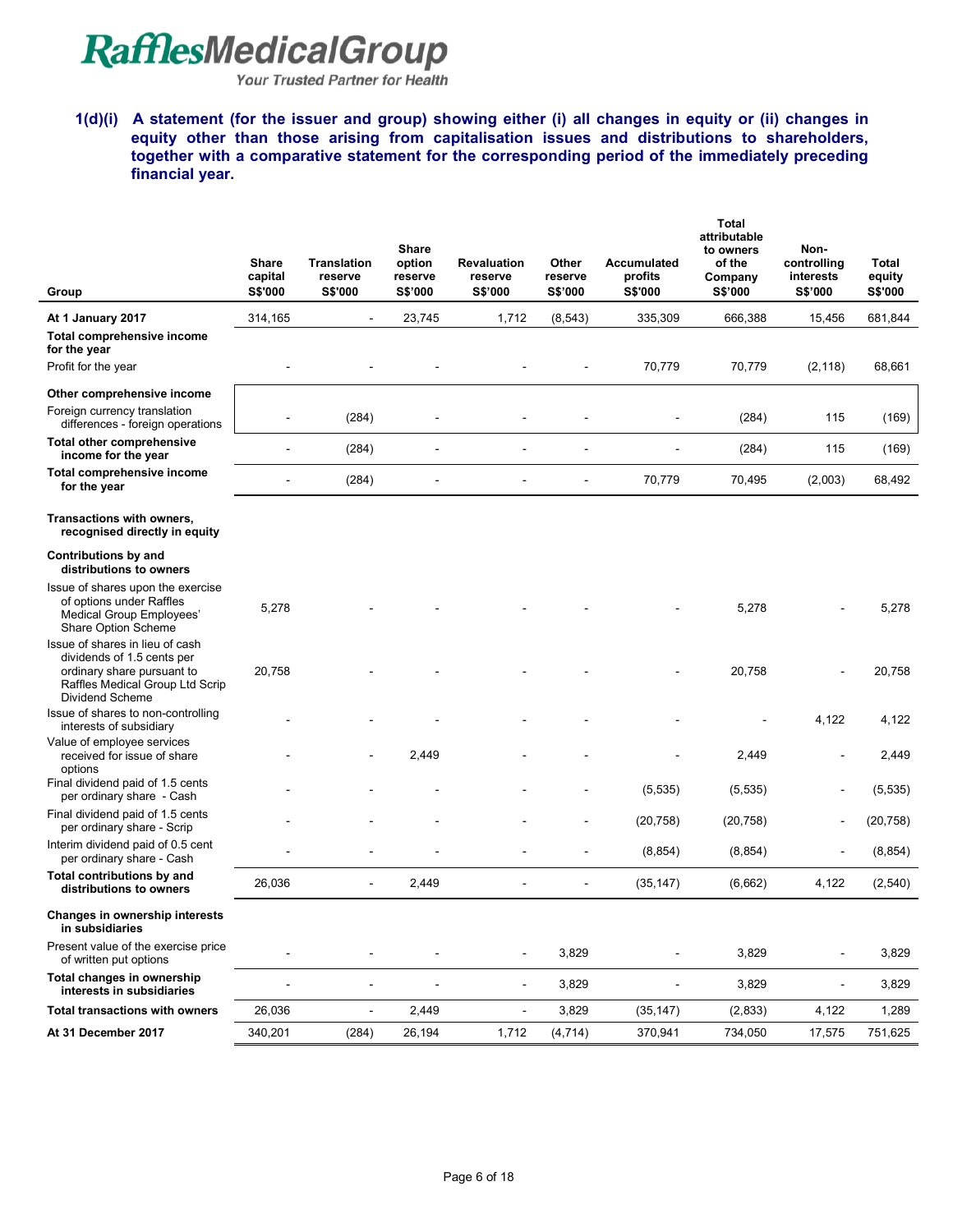Your Trusted Partner for Health

**1(d)(i) A statement (for the issuer and group) showing either (i) all changes in equity or (ii) changes in equity other than those arising from capitalisation issues and distributions to shareholders, together with a comparative statement for the corresponding period of the immediately preceding financial year (Cont'd).** 

| Group                                                                                                                                              | Share<br>capital<br>S\$'000 | <b>Translation</b><br>reserve<br>S\$'000 | <b>Share</b><br>option<br>reserve<br><b>S\$'000</b> | <b>Revaluation</b><br>reserve<br>S\$'000 | Other<br>reserve<br>S\$'000 | Accumulated<br>profits<br>S\$'000 | <b>Total</b><br>attributable<br>to owners<br>of the<br>Company<br>S\$'000 | Non-<br>controlling<br>interests<br>S\$'000 | Total<br>equity<br>S\$'000 |
|----------------------------------------------------------------------------------------------------------------------------------------------------|-----------------------------|------------------------------------------|-----------------------------------------------------|------------------------------------------|-----------------------------|-----------------------------------|---------------------------------------------------------------------------|---------------------------------------------|----------------------------|
| At 1 January 2018                                                                                                                                  | 340,201                     | (284)                                    | 26,194                                              | 1,712                                    | (4, 714)                    | 370,941                           | 734,050                                                                   | 17,575                                      | 751,625                    |
| Total comprehensive income<br>for the year<br>Profit for the year                                                                                  |                             |                                          |                                                     |                                          |                             | 71,056                            | 71,056                                                                    | (253)                                       | 70,803                     |
| Other comprehensive income                                                                                                                         |                             |                                          |                                                     |                                          |                             |                                   |                                                                           |                                             |                            |
| Foreign currency translation<br>differences - foreign operations                                                                                   |                             | (5, 847)                                 |                                                     |                                          |                             |                                   | (5,847)                                                                   | (723)                                       | (6, 570)                   |
| Revaluation surplus from transfer<br>of property, plant and<br>equipment to investment<br>property                                                 |                             |                                          |                                                     | 14,655                                   |                             |                                   | 14,655                                                                    |                                             | 14,655                     |
| Total other comprehensive<br>income for the year                                                                                                   | $\blacksquare$              | (5, 847)                                 |                                                     | 14,655                                   | L,                          |                                   | 8,808                                                                     | (723)                                       | 8,085                      |
| Total comprehensive income<br>for the year                                                                                                         |                             | (5, 847)                                 | ä,                                                  | 14,655                                   |                             | 71,056                            | 79,864                                                                    | (976)                                       | 78,888                     |
| Transactions with owners,<br>recognised directly in equity                                                                                         |                             |                                          |                                                     |                                          |                             |                                   |                                                                           |                                             |                            |
| Contributions by and<br>distributions to owners                                                                                                    |                             |                                          |                                                     |                                          |                             |                                   |                                                                           |                                             |                            |
| Issue of shares upon the exercise<br>of options under Raffles<br>Medical Group Employees'<br>Share Option Scheme                                   | 771                         |                                          |                                                     |                                          |                             |                                   | 771                                                                       |                                             | 771                        |
| Issue of shares in lieu of cash<br>dividends of 1.75 cents per<br>ordinary share pursuant to<br>Raffles Medical Group Ltd Scrip<br>Dividend Scheme | 24,360                      |                                          |                                                     |                                          |                             |                                   | 24,360                                                                    |                                             | 24,360                     |
| Value of employee services<br>received for issue of share<br>options                                                                               |                             |                                          | 1,461                                               |                                          |                             |                                   | 1,461                                                                     |                                             | 1,461                      |
| Final dividend paid of 1.75 cents<br>per ordinary share - Cash                                                                                     |                             |                                          |                                                     |                                          |                             | (6, 647)                          | (6,647)                                                                   | $\overline{\phantom{a}}$                    | (6, 647)                   |
| Final dividend paid of 1.75 cents<br>per ordinary share - Scrip                                                                                    |                             |                                          |                                                     |                                          |                             | (24, 360)                         | (24, 360)                                                                 | $\blacksquare$                              | (24, 360)                  |
| Interim dividend paid of 0.5 cent<br>per ordinary share - Cash                                                                                     |                             |                                          |                                                     |                                          |                             | (8,983)                           | (8,983)                                                                   |                                             | (8,983)                    |
| Total contributions by and<br>distributions to owners                                                                                              | 25,131                      |                                          | 1,461                                               |                                          |                             | (39,990)                          | (13, 398)                                                                 |                                             | (13, 398)                  |
| Changes in ownership interests<br>in subsidiaries                                                                                                  |                             |                                          |                                                     |                                          |                             |                                   |                                                                           |                                             |                            |
| Acquisition of non-controlling<br>interests without a change in<br>control                                                                         |                             |                                          |                                                     |                                          | (1,951)                     |                                   | (1,951)                                                                   | (462)                                       | (2, 413)                   |
| Reversal upon the exercise of<br>written put option                                                                                                |                             |                                          |                                                     | $\overline{a}$                           | 1,924                       |                                   | 1,924                                                                     |                                             | 1,924                      |
| Total changes in ownership<br>interests in subsidiaries                                                                                            |                             | $\blacksquare$                           | ÷                                                   | $\blacksquare$                           | (27)                        | ÷                                 | (27)                                                                      | (462)                                       | (489)                      |
| <b>Total transactions with owners</b>                                                                                                              | 25,131                      | $\overline{\phantom{a}}$                 | 1,461                                               | $\qquad \qquad \blacksquare$             | (27)                        | (39,990)                          | (13, 425)                                                                 | (462)                                       | (13, 887)                  |
| At 31 December 2018                                                                                                                                | 365,332                     | (6, 131)                                 | 27,655                                              | 16,367                                   | (4, 741)                    | 402,007                           | 800,489                                                                   | 16,137                                      | 816,626                    |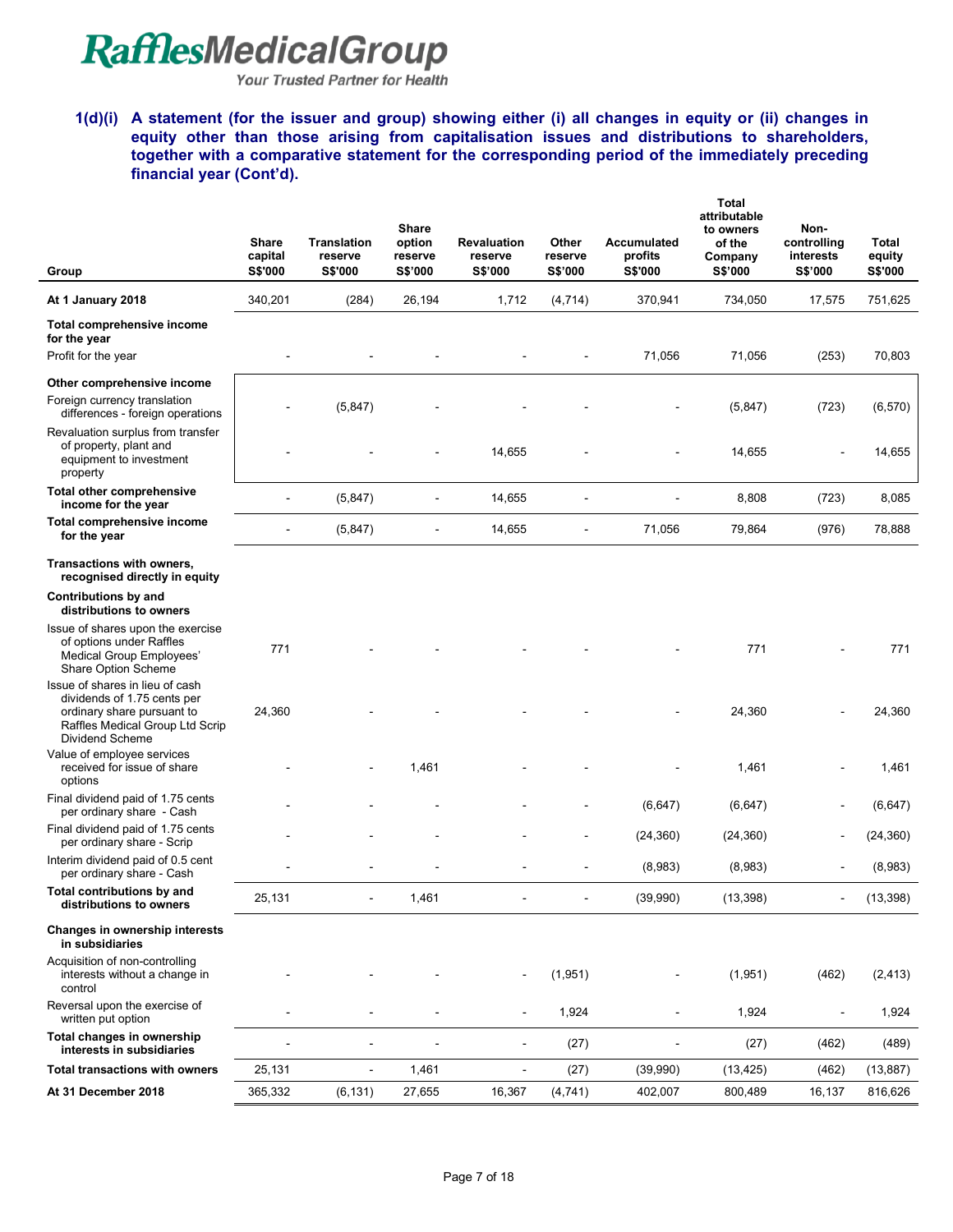Your Trusted Partner for Health

**1(d)(i) A statement (for the issuer and group) showing either (i) all changes in equity or (ii) changes in equity other than those arising from capitalisation issues and distributions to shareholders, together with a comparative statement for the corresponding period of the immediately preceding financial year (Cont'd).** 

|                                                                                                                                              | <b>Share</b><br>capital | <b>Share</b><br>option<br>reserve | Accumulated<br>profits | Total          |
|----------------------------------------------------------------------------------------------------------------------------------------------|-------------------------|-----------------------------------|------------------------|----------------|
| Company                                                                                                                                      | S\$'000                 | <b>S\$'000</b>                    | <b>S\$'000</b>         | <b>S\$'000</b> |
|                                                                                                                                              |                         |                                   |                        |                |
| At 1 January 2017                                                                                                                            | 314,165                 | 23,745                            | 219,149                | 557,059        |
| Total comprehensive income for the year                                                                                                      |                         |                                   |                        |                |
| Profit for the year                                                                                                                          |                         |                                   | 58,154                 | 58,154         |
| Total comprehensive income for the year                                                                                                      |                         | $\overline{a}$                    | 58,154                 | 58,154         |
| Transactions with owners, recognised directly in equity                                                                                      |                         |                                   |                        |                |
| Contributions by and distributions to owners                                                                                                 |                         |                                   |                        |                |
| Issue of shares upon the exercise of options under Raffles<br>Medical Group Employees' Share Option Scheme                                   | 5,278                   |                                   |                        | 5,278          |
| Issue of shares in lieu of cash dividends of 1.5 cents per ordinary<br>share pursuant to Raffles Medical Group Ltd Scrip Dividend<br>Scheme  | 20,758                  |                                   |                        | 20,758         |
| Value of employee services received for issue of share options                                                                               |                         | 2,449                             |                        | 2,449          |
| Final dividend paid of 1.5 cents per ordinary share - Cash                                                                                   |                         |                                   | (5, 535)               | (5, 535)       |
| Final dividend paid of 1.5 cents per ordinary share - Scrip                                                                                  |                         |                                   | (20, 758)              | (20, 758)      |
| Interim dividend paid of 0.5 cent per ordinary share - Cash                                                                                  |                         |                                   | (8, 854)               | (8, 854)       |
| Total contributions by and distributions to owners                                                                                           | 26,036                  | 2,449                             | (35, 147)              | (6,662)        |
| At 31 December 2017                                                                                                                          | 340,201                 | 26,194                            | 242,156                | 608,551        |
|                                                                                                                                              |                         |                                   |                        |                |
| At 1 January 2018                                                                                                                            | 340,201                 | 26,194                            | 242,156                | 608,551        |
| Total comprehensive income for the year                                                                                                      |                         |                                   |                        |                |
| Profit for the year                                                                                                                          |                         |                                   | 60,739                 | 60,739         |
| Total comprehensive income for the year                                                                                                      |                         |                                   | 60,739                 | 60,739         |
| Transactions with owners, recognised directly in equity                                                                                      |                         |                                   |                        |                |
| Contributions by and distributions to owners                                                                                                 |                         |                                   |                        |                |
| Issue of shares upon the exercise of options under Raffles<br>Medical Group Employees' Share Option Scheme                                   | 771                     |                                   |                        | 771            |
| Issue of shares in lieu of cash dividends of 1.75 cents per<br>ordinary share pursuant to Raffles Medical Group Ltd Scrip<br>Dividend Scheme | 24,360                  |                                   |                        | 24,360         |
| Value of employee services received for issue of share options                                                                               |                         | 1,461                             |                        | 1,461          |
| Final dividend paid of 1.75 cents per ordinary share - Cash                                                                                  |                         |                                   | (6, 647)               | (6, 647)       |
| Final dividend paid of 1.75 cents per ordinary share - Scrip                                                                                 |                         |                                   | (24, 360)              | (24, 360)      |
| Interim dividend paid of 0.5 cent per ordinary share - Cash                                                                                  |                         |                                   | (8,983)                | (8,983)        |
| Total contributions by and distributions to owners                                                                                           | 25,131                  | 1,461                             | (39,990)               | (13, 398)      |
| At 31 December 2018                                                                                                                          | 365,332                 | 27,655                            | 262,905                | 655,892        |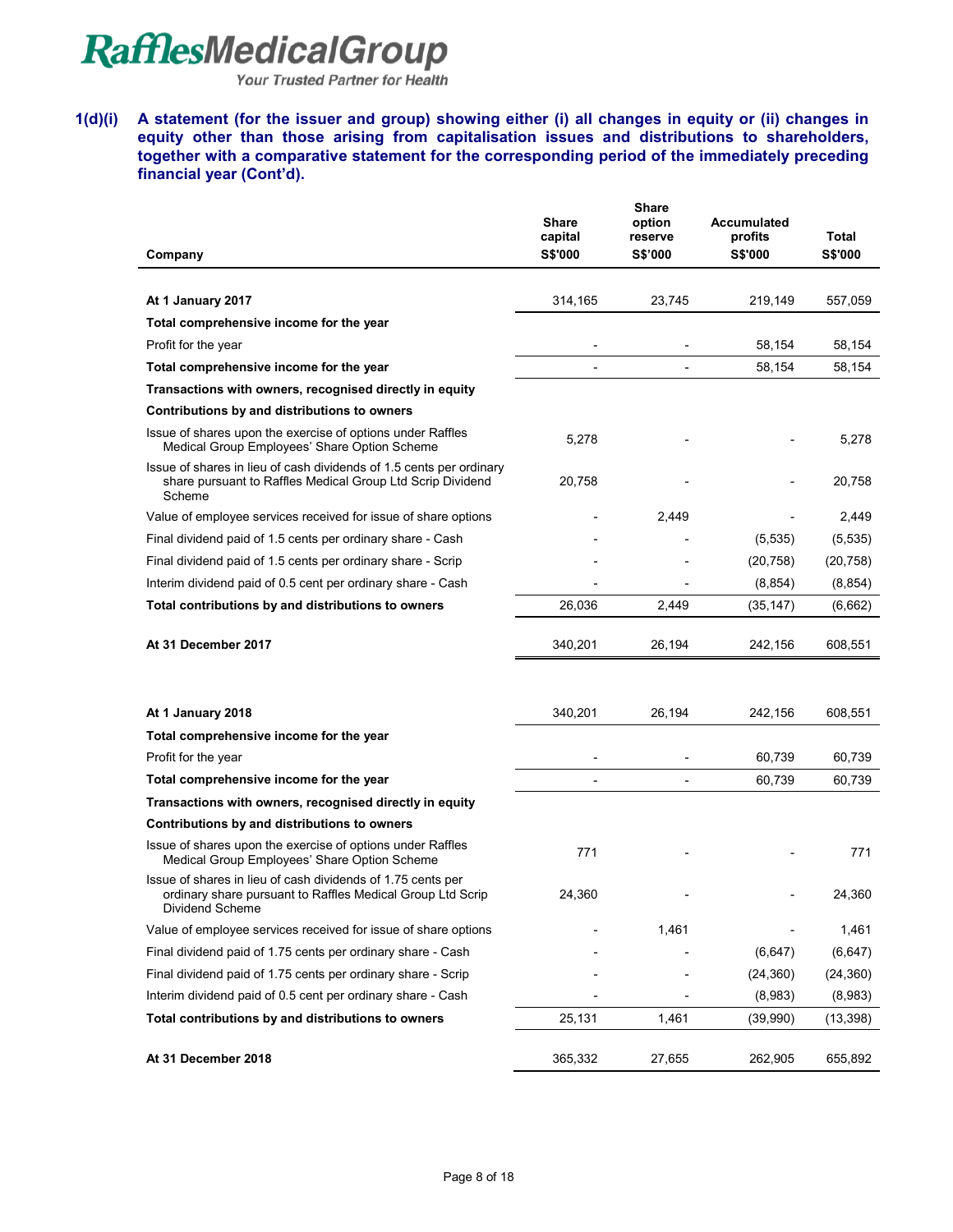**Your Trusted Partner for Health** 

**1(d)(ii) Details of any changes in the company's share capital arising from rights issue, bonus issue, share buy-backs, exercise of share options or warrants, conversion of other issues of equity securities, issue of shares for cash or as consideration for acquisition or for any other purpose since the end of the previous period reported on. State the number of shares that may be issued on conversion of all the outstanding convertibles, if any, against the total number of issued shares excluding treasury shares and subsidiary holdings of the issuer, as at the end of the current financial period reported on and as at the end of the corresponding period of the immediately preceding financial year. State also the number of shares held as treasury shares and the number of subsidiary holdings, if any, and the percentage of the aggregate number of treasury shares and subsidiary holdings held against the total number of shares outstanding in a class that is listed as at the end of the current financial period reported on and as at the end of the corresponding period of the immediately preceding financial year.**

During the year ended 31 December 2018, the Company issued a total of 26,135,430 new ordinary shares due to the allotment and issue of 24,606,430 ordinary shares arising from the application of Raffles Medical Group Ltd Scrip Dividend Scheme in respect of the final dividend for the financial year ended 31 December 2017, as well as the allotment and issue of 1,529,000 new ordinary shares pursuant to the exercise by options holders under the Raffles Medical Group Share Option Schemes.

| Exercise price per share<br>(Post Share Split) | S\$0.26 | S\$0.41 | S\$0.55 | S\$0.73 | S\$0.78 | S\$1.07 |
|------------------------------------------------|---------|---------|---------|---------|---------|---------|
| Number of new shares issued                    | 399,000 | 282,000 | 468,000 | 170.000 | 189.000 | 21.000  |

On 3 September 2018, options to subscribe for 8,000,000 ordinary shares at an exercise price of S\$1.09 were granted to about 425 eligible participants pursuant to the Raffles Medical Group (2010) Share Option Scheme.

As at 31 December 2018, there were outstanding options for conversion into 65,689,000 (31 December 2017: 60,886,000) ordinary shares. The Company does not hold any treasury shares, nor any subsidiary holdings, as at 31 December 2018 (31 December 2017: Nil).

### **1(d)(iii) To show the total number of issued shares excluding treasury shares as at the end of the current financial period and as at end of the immediately preceding year.**

|                                                   | 31/12/2018    | 31/12/2017    |
|---------------------------------------------------|---------------|---------------|
| Number of issued shares excluding treasury shares | 1,797,174,400 | 1,771,038,970 |

### **1(d)(iv) A statement showing all sales, transfers, cancellation and/or use of treasury shares as at the end of the current financial period reported on.**

There were no sales, transfers, cancellation and/or use of treasury shares as at 31 December 2018 (31 December 2017: Nil).

#### **1(d)(v) A statement showing all sales, transfers, cancellation and/or use of subsidiary holdings as at the end of the current financial period reported on.**

There were no sales, transfers, cancellation and/or use of subsidiary holdings as at 31 December 2018 (31 December 2017: Nil).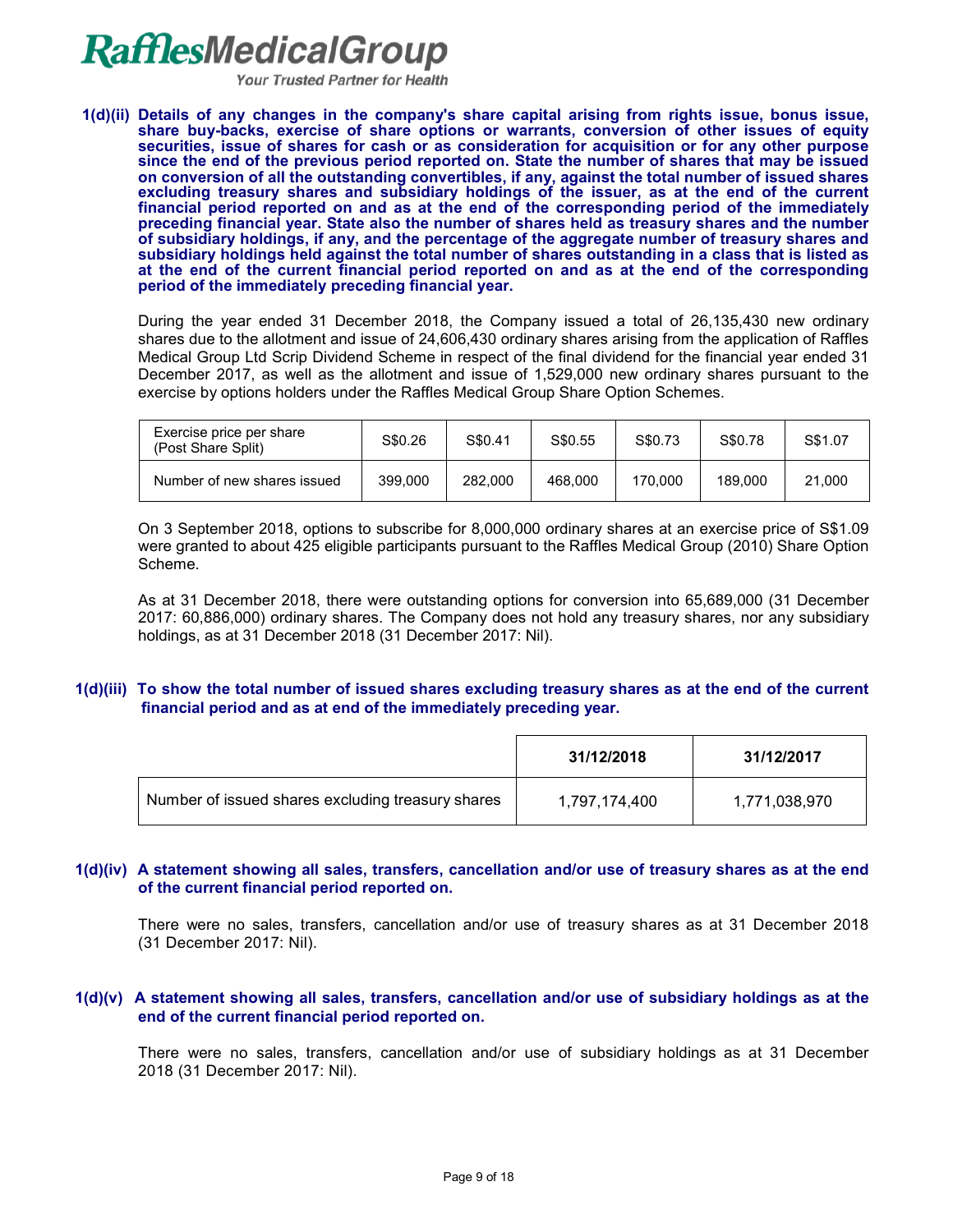**Your Trusted Partner for Health** 

#### **2. Whether the figures have been audited or reviewed and in accordance with which auditing standard or practice.**

The financial statements of consolidated results for the year ended 31 December 2018 have been audited in accordance with Singapore Standards on Auditing.

#### **3. Where the figures have been audited or reviewed, the auditors' report (including any qualifications or emphasis of a matter).**

As attached.

#### **4. Whether the same accounting policies and methods of computation as in the issuer's most recently audited annual financial statements have been applied.**

The Group adopted the new financial reporting frame, Singapore Financial Reporting Standards (International) (SFRS(I)), in accordance with all Singapore-incorporated companies listed on the Singapore Exchange (SGX) for annual periods beginning on or after 1 January 2018. The Group assessed the transition provisions and elected to reset the cumulative translation differences recorded in the foreign translation reserve to \$NIL. In preparing the opening SFRS(I) statement of financial position, the Group has adjusted amounts reported previously in the financial statements prepared in accordance with previous FRS. Accumulated profit decreased from \$339,401,000 to \$335,309,000 and translation reserve increased from \$(4,092,000) to \$NIL.

The Group also adopted the following SFRS(I) that are effective for annual periods beginning on or after 1 January 2018:

- SFRS(I) 9 Financial Instruments
- SFRS(I) 15 Revenue from Contract with Customers

The adoption of the above did not result in any substantial change in the financial statement.

### **5. If there are any changes in the accounting policies and methods of computation, including any required by an accounting standard, what has changed, as well as the reasons for, and the effect of, the change.**

Please refer to Item 4 above.

### **6. Earnings per ordinary share of the group for the current financial period reported on and the corresponding period of the immediately preceding financial year, after deducting any provision for preference dividends.**

|                                                                   | 2018       | 2017       |
|-------------------------------------------------------------------|------------|------------|
| Earnings per ordinary share for the year based on $1(a)$ above :- |            |            |
| (i) Basic earnings per share [A]                                  | 3.98 cents | 4.02 cents |
| (ii) Diluted earnings per share [B]                               | 3.97 cents | 4.00 cents |

 [A] The calculation of earnings per ordinary share was based on weighted average number of shares 1,784,387,214 (2017: 1,760,971,541) in issue during the year.

 [B] The calculation of earnings per ordinary share (on a fully diluted basis) was based on weighted average number of shares of 1,788,293,057 (2017: 1,770,760,550) in issue during the year.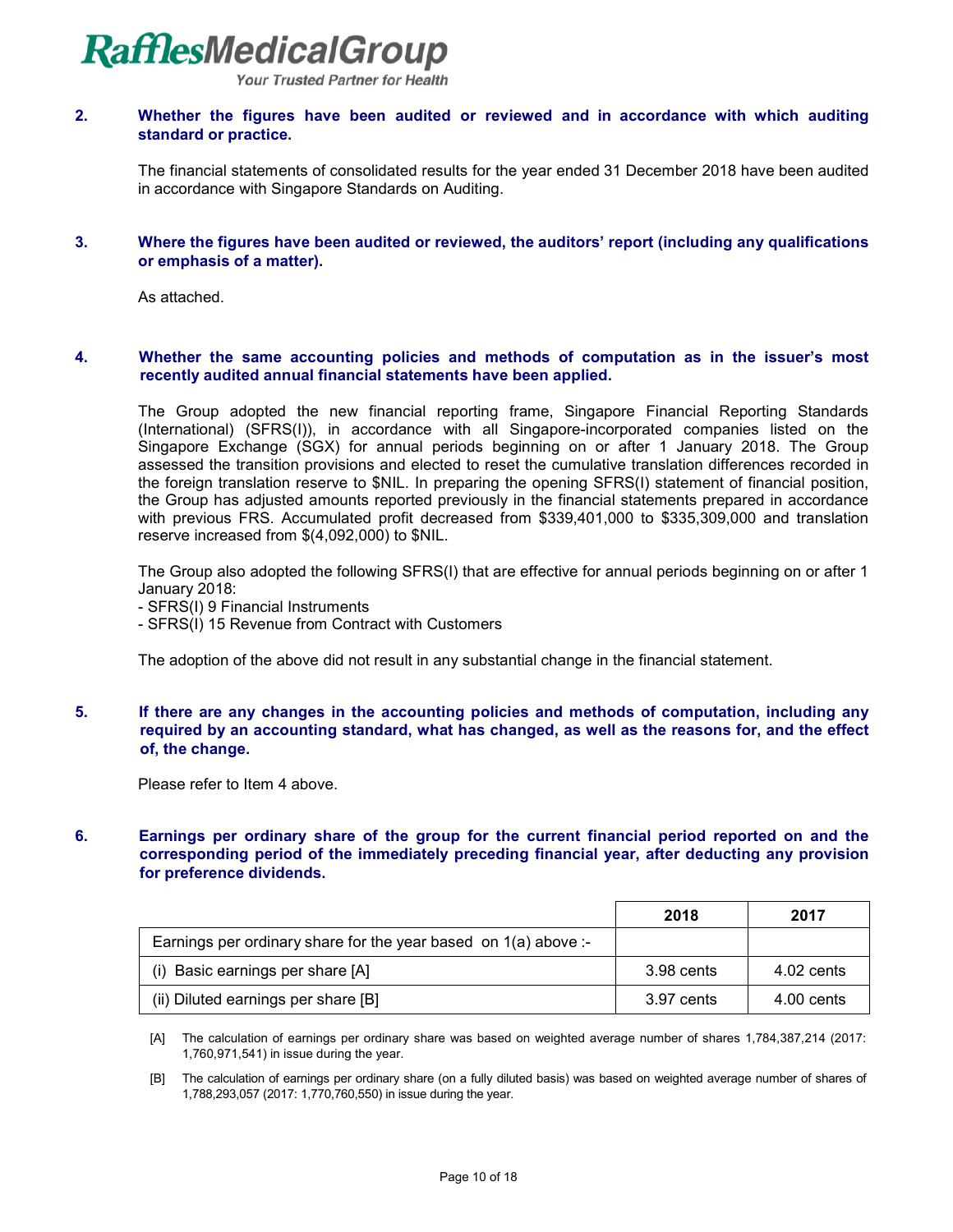**Your Trusted Partner for Health** 

### **7. Net asset value (for the issuer and group) per ordinary share based on the total number of issued shares excluding treasury shares of the issuer at the end of the:-**

# **(a) current financial period reported on; and**

### **(b) immediately preceding financial year.**

|                                        | Group                    |             | Company     |             |
|----------------------------------------|--------------------------|-------------|-------------|-------------|
|                                        | 31/12/2018<br>31/12/2017 |             | 31/12/2018  | 31/12/2017  |
| Net asset value per ordinary share [C] | 44.54 cents              | 41.45 cents | 36.50 cents | 34.36 cents |

[C] The calculation of net asset value per ordinary share was based on 1,797,174,400 shares as at 31 December 2018 (31 December 2017: 1,771,038,970).

- **8. A review of the performance of the group, to the extent necessary for a reasonable understanding of the group's business. It must include a discussion of the following:-**
	- **(a) any significant factors that affected the turnover, costs, and earnings of the group for the current financial period reported on, including (where applicable) seasonal or cyclical factors; and**
	- **(b) any material factors that affected the cash flow, working capital, assets or liabilities of the group during the current financial period reported on.**

The Group registered a revenue growth of **2.4%** from **S\$477.6** million in 2017 to **S\$489.1** million in 2018. Revenue for Healthcare Services division recorded a revenue increase of **6.0%** while the revenue of Hospital Services division decreased marginally by **0.8%**. The increase in revenue from Healthcare Services division was due to contributions from a new contract to provide Air Borders screening services as well as the addition of new corporate clients. Revenue from the Hospital Services division in 2018 reduced marginally partly due to the refurbishment of the current inpatient facilities in 2018.

The Group's earnings before interest, taxes, depreciation and amortisation (**EBITDA**) increased by **7.8%**  from **S\$95.1** million in 2017 to **S\$102.5** million for 2018. The net profit after tax attributable to owners of the Company increased marginally to **S\$71.1** million in 2018, due to higher tax expense, and additional depreciation arising from the recently completed *RafflesSpecialistCentre*.

The continued strong operating cashflows generated from the Group's business operations contributed to a healthy cash position of **S\$106.0** million. This was after accounting for the distribution of dividend of **S\$15.6** million and payment of **S\$101.0** million for investment properties under development as well as capital expenditure for business expansion in the year.

The Directors are pleased to recommend a final dividend of **2.0** cents per share amounting to approximately **S\$35.9** million for the year ended 31 December 2018. Including interim dividend of **0.5 cent** per share paid in September 2018, the total dividend for the financial year ended 31 December 2018 will be **2.5** cents per share, an increase of **11.1%** as compared to the previous year.

### **9. Where a forecast, or a prospect statement, has been previously disclosed to shareholders, any variance between it and the actual results.**

The current financial year's results are in line with the Directors' expectations as disclosed in the Group's Q3 2018 results announcement.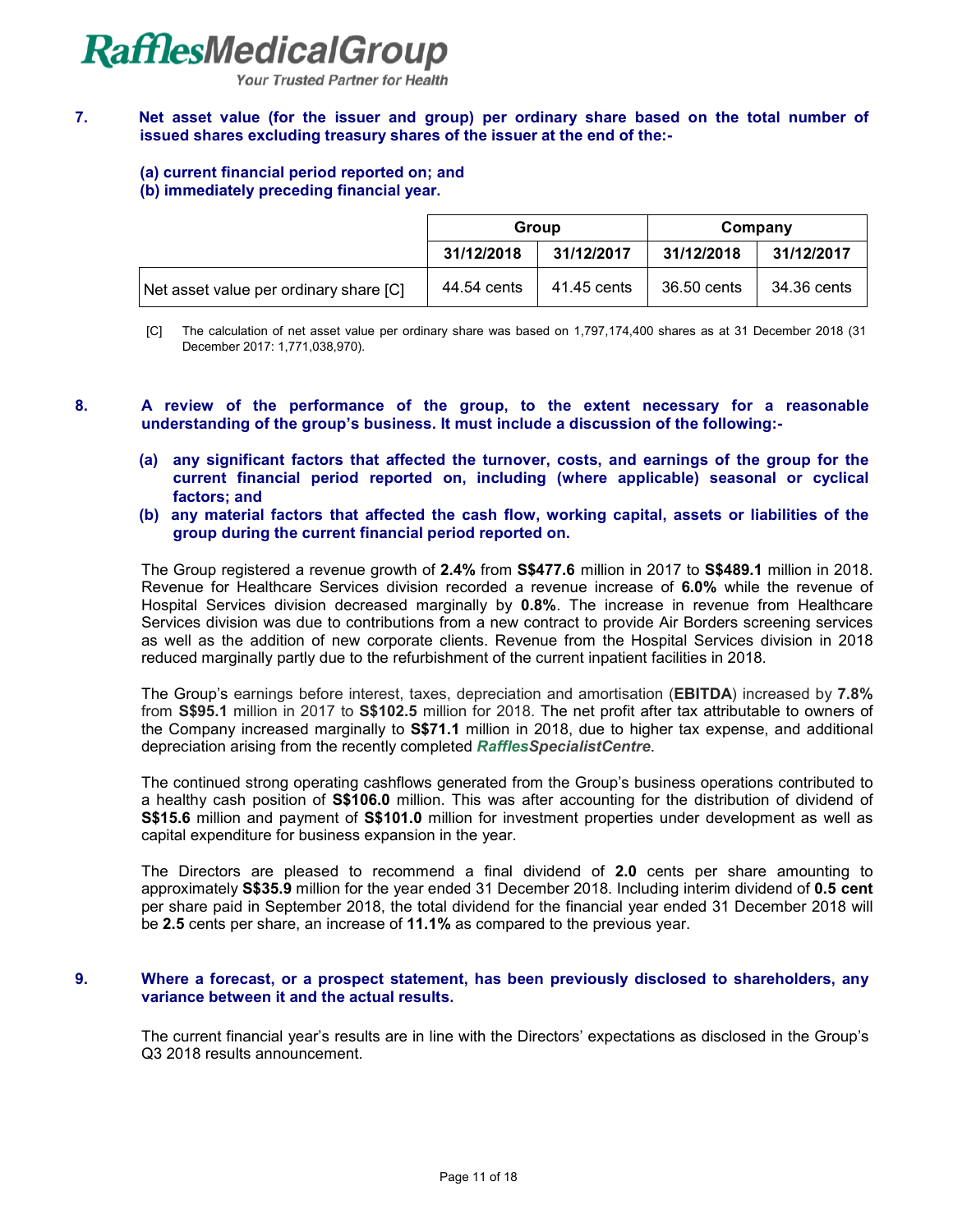**Your Trusted Partner for Health** 

#### **10. A commentary at the date of the announcement of the significant trends and competitive conditions of the industry in which the group operates and any known factors or events that may affect the group in the next reporting period and the next 12 months.**

The Group is pleased to announce that *RafflesHospital Chongqing* obtained the requisite regulatory approvals on 29 December 2018. On 2 January 2019, *RafflesHospital Chongqing* opened its doors to patients. *RafflesHospital Chongqing* will progressively open up more inpatient beds and other facilities in response to demand from patients and corporate clients.

*RafflesHospital Singapore* completed the adjoining *RafflesSpecialistCentre* in early 2018. It also proceeded with the renovation of the existing hospital building, which is expected to be completed by mid 2019. The expanded outpatient and inpatient capacities will enable *RafflesHospital Singapore* to meet market growth for the coming years.

*RafflesMedical* embarked on a journey of digitalisation and innovation to improve patient experience when accessing healthcare services for both their treatment and wellness needs. Through the secure *RafflesConnect* platform, patients can consult a doctor via the 24/7 tele-consultation service, and have their medication delivered to them directly. This new service allows patients to access healthcare at their convenience without having to travel to the clinics. This platform was officially launched in January 2019 where patients can also access their health records, receive health advisories, personalised health tips, and access other health services on one integrated e-healthcare platform.

*RafflesHealthinsurance* has launched *RafflesShield*, which complies with the new regulatory measures for the Integrated Shield plans. The new measures will require new riders to include co-payment and cap.

Construction of *RafflesHospital Shanghai*, in Pudong, is progressing well. It is expected to complete in the fourth quarter of 2019.

Based on the current economic conditions and barring unforeseen circumstances, the Directors expect the Group to grow its revenue and remain profitable in 2019, notwithstanding the anticipated start-up loss for *RafflesHospital Chongqing*.

#### **11. Dividend**

# **(a) Current Financial Period Reported On**

#### **Any dividend declared for the current financial period reported on?** Yes

| <b>Name of Dividend</b>              | Interim                                    |
|--------------------------------------|--------------------------------------------|
| Dividend Type                        | Ordinary                                   |
| Dividend Amount per Share (in cents) | 0.5 cent per ordinary share (one tier tax) |
| ⊺Tax Rate                            | <b>Tax Exempt</b>                          |

| Name of Dividend                     | <b>Proposed Final</b>                        |  |  |
|--------------------------------------|----------------------------------------------|--|--|
| Dividend Type                        | Ordinary                                     |  |  |
| Dividend Amount per Share (in cents) | 2.00 cents per ordinary share (one tier tax) |  |  |
| Tax Rate                             | <b>Tax Exempt</b>                            |  |  |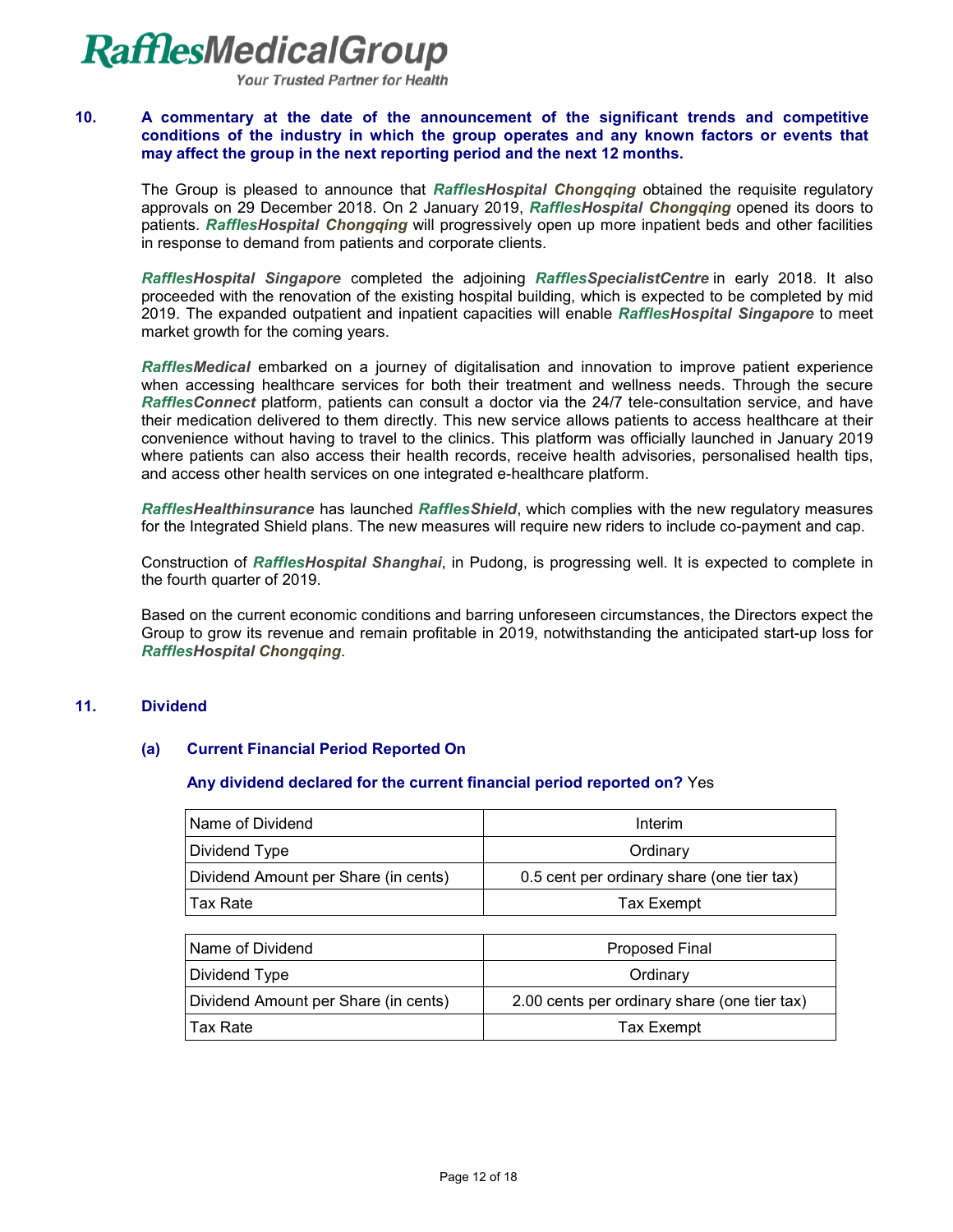**Your Trusted Partner for Health** 

### **11. Dividend (Cont'd)**

#### **(b) Corresponding Period of the Immediately Preceding Financial Year**

#### **Any dividend declared for the corresponding period of the immediately preceding financial year?** Yes

| Name of Dividend                     | Interim                                    |  |
|--------------------------------------|--------------------------------------------|--|
| Dividend Type                        | Ordinary                                   |  |
| Dividend Amount per Share (in cents) | 0.5 cent per ordinary share (one tier tax) |  |
| Tax Rate                             | Tax Exempt                                 |  |

| Name of Dividend                     | Final                                        |
|--------------------------------------|----------------------------------------------|
| Dividend Type                        | Ordinary                                     |
| Dividend Amount per Share (in cents) | 1.75 cents per ordinary share (one tier tax) |
| Tax Rate                             | Tax Exempt                                   |

#### **(c) Date payable**

The Directors are pleased to recommend a final dividend of 2.00 cents per share amounting approximately to S\$35.9 million in respect of the financial year ended 31 December 2018 for approval by the shareholders at the next Annual General Meeting to be convened on 26 April 2019. Including the interim dividend of 0.5 cent per share paid in September 2018, the total dividends for the financial year ended 31 December 2018 will be 2.50 cents per share, an increase of 11.1% as compared to previous year.

The date of payment of the proposed dividends, if approved at the Annual General Meeting, will be announced at a later date.

#### **(d) Books closure date**

The books closure date will be announced at a later date.

#### **(e) Scrip dividend scheme**

The Scrip Dividend Scheme will be applicable to the final dividend. The issue price of a new share shall not be set at more than 10% discount to, nor shall it exceed the average of the last dealt prices of a share on the SGX-ST for each of the market days during the price determination period (being the period commencing on the day on which the shares are first quoted ex-dividend and ending on the books closure date to determine the entitlements to the final dividend). Further details will be announced at a later date.

#### **12. If no dividend has been declared/recommended, a statement to that effect.**

Not applicable.

#### **13. If the group has obtained a general mandate from shareholders for Interested Parties Transactions (IPTs), the aggregate value of such transactions as required under Rule 920(1)(a)(ii). If no IPT mandate has been obtained, a statement to that effect.**

The Company did not obtain a general mandate from shareholders for IPTs.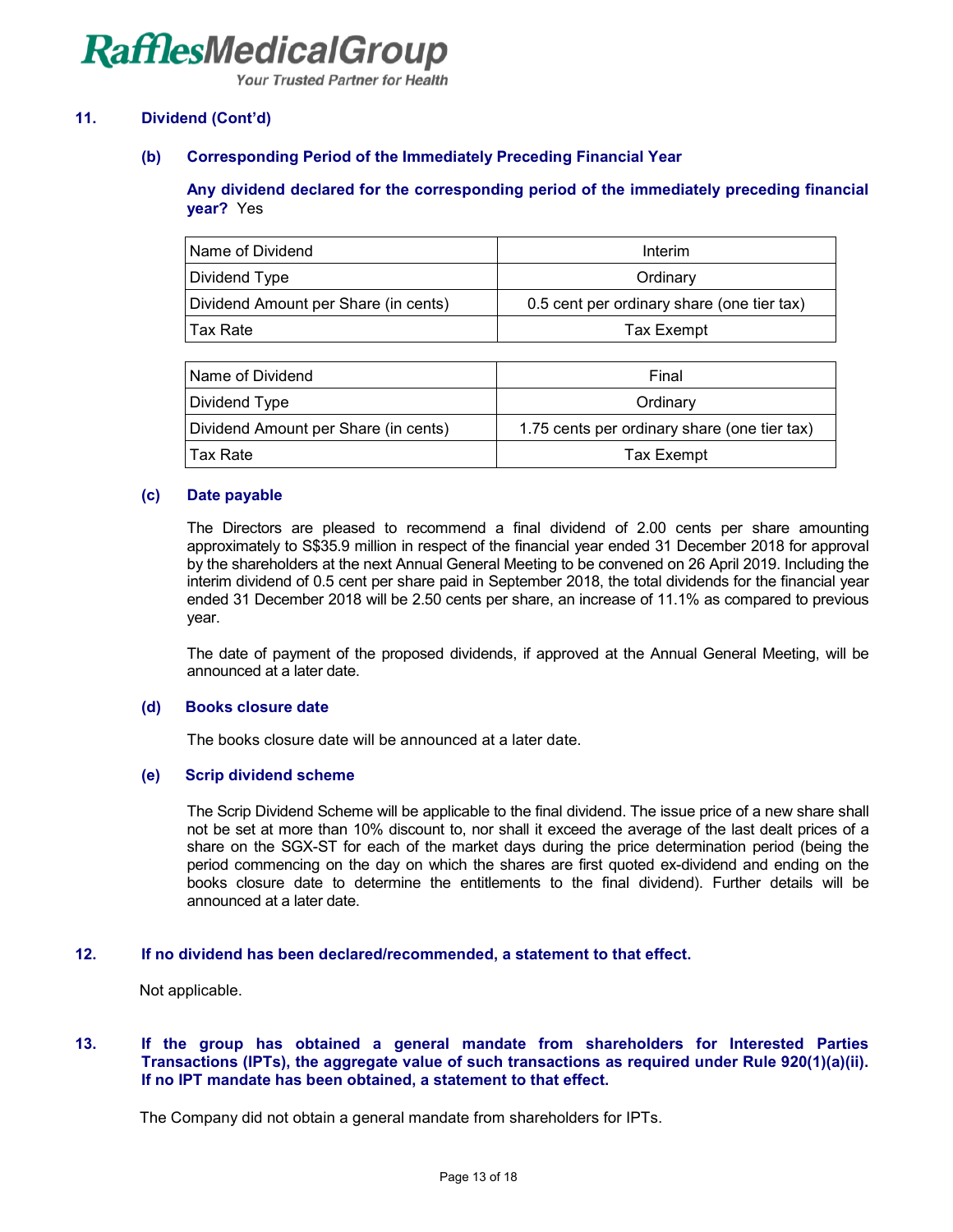**Your Trusted Partner for Health** 

### **PART II - ADDITIONAL INFORMATION REQUIRED FOR FULL YEAR ANNOUNCEMENT (This part is not applicable to Q1, Q2, Q3 or Half Year Results)**

**14. Segmented revenue and results for business or geographical segments (of the group) in the form presented in the issuer's most recently audited annual financial statements, with comparative information for the immediately preceding year.** 

#### **Business Segments**

| 2018                                 | <b>Healthcare</b><br>services<br><b>S\$'000</b> | Hospital<br>services<br>S\$'000 | Investment<br>holdings<br><b>S\$'000</b> | Total<br><b>S\$'000</b> |
|--------------------------------------|-------------------------------------------------|---------------------------------|------------------------------------------|-------------------------|
| <b>Revenue and expenses</b>          |                                                 |                                 |                                          |                         |
| Revenue                              | 218,925                                         | 289,421                         | 29,220                                   | 537,566                 |
| Inter-segment revenue                | 3,050                                           | 23,111                          | 22,270                                   | 48,431                  |
| Finance expenses                     | (368)                                           |                                 | (816)                                    | (1, 184)                |
| Depreciation and amortisation        | (5, 392)                                        | (6,327)                         | (207)                                    | (11, 926)               |
| Reportable segment profit before tax | 12,513                                          | 57,169                          | 20,799                                   | 90,481                  |
| Reportable segment assets            | 796,924                                         | 206,373                         | 840,770                                  | 1,844,067               |
| Capital expenditure                  | 4,019                                           | 9,711                           | 101,229                                  | 114,959                 |
| Reportable segment liabilities       | 136,927                                         | 129,676                         | 675,570                                  | 942,173                 |

| 2017                                 | <b>Healthcare</b><br>services<br>S\$'000 | <b>Hospital</b><br>services<br>S\$'000 | <b>Investment</b><br>holdings<br>S\$'000 | Total<br>S\$'000 |
|--------------------------------------|------------------------------------------|----------------------------------------|------------------------------------------|------------------|
| <b>Revenue and expenses</b>          |                                          |                                        |                                          |                  |
| Revenue                              | 206,574                                  | 291,807                                | 21,418                                   | 519,799          |
| Inter-segment revenue                | 3,232                                    | 23,438                                 | 15,546                                   | 42,216           |
| Finance expenses                     | (204)                                    |                                        |                                          | (204)            |
| Depreciation and amortisation        | (5,012)                                  | (5,652)                                | (206)                                    | (10, 870)        |
| Reportable segment profit before tax | 6,539                                    | 62,479                                 | 15,922                                   | 84,940           |
| Reportable segment assets            | 768,789                                  | 168,032                                | 753,146                                  | 1,689,967        |
| Capital expenditure                  | 8,236                                    | 4,788                                  | 134,281                                  | 147,305          |
| Reportable segment liabilities       | 159,282                                  | 90,080                                 | 559,167                                  | 808,529          |
|                                      | <b>Healthcare</b><br>services            | <b>Hospital</b><br>services            | <b>Investment</b><br>holdings            | Total            |
| 1 Jan 2017                           | <b>S\$'000</b>                           | S\$'000                                | S\$'000                                  | S\$'000          |
| <b>Assets and liabilities</b>        |                                          |                                        |                                          |                  |
| Reportable segment assets            | 714,005                                  | 141,131                                | 591,293                                  | 1,446,429        |
| Capital expenditure                  | 9,900                                    | 3,702                                  | 34,678                                   | 48,280           |

Reportable segment liabilities 150,004 64,662 467,701 682,367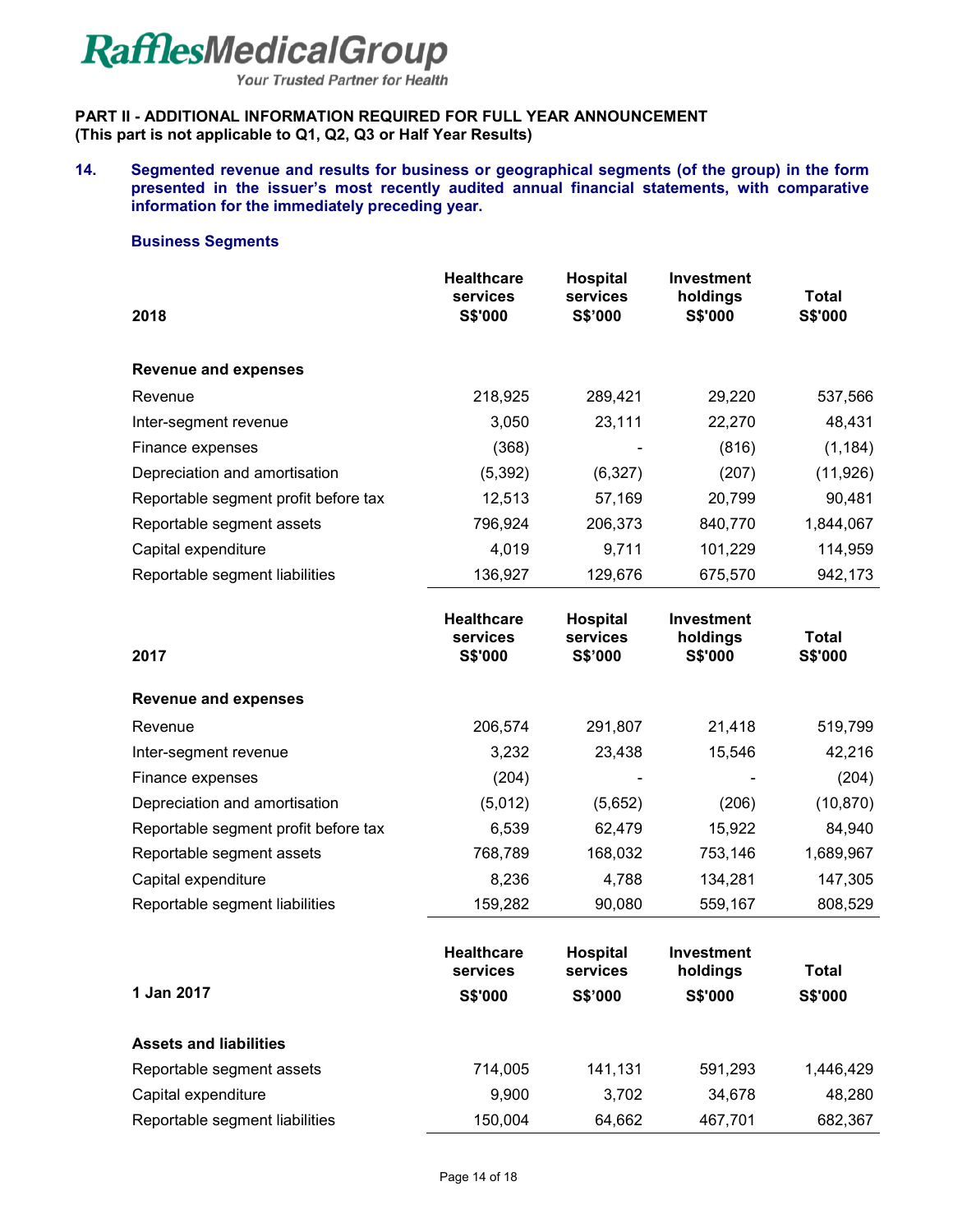Your Trusted Partner for Health

# **14. Business Segments (Cont'd)**

**Reconciliation of reportable segment revenues, profit or loss, assets and liabilities and other material items** 

|                                                                |                | 2018           | 2017           |
|----------------------------------------------------------------|----------------|----------------|----------------|
|                                                                |                | <b>S\$'000</b> | <b>S\$'000</b> |
| <b>Revenues</b>                                                |                |                |                |
| Total revenue for reportable segments                          |                | 537,566        | 519,799        |
| Elimination of inter-segment revenue                           |                | (48, 431)      | (42, 216)      |
| Consolidated revenue                                           |                | 489,135        | 477,583        |
| <b>Profit or loss</b>                                          |                |                |                |
| Total profit for reportable segments                           |                | 90,481         | 84,940         |
| Adjustment for depreciation of property, plant and equipment   |                | (6, 347)       | (4, 122)       |
| Consolidated profit before tax                                 |                | 84,134         | 80,818         |
|                                                                |                |                |                |
|                                                                | 2018           | 2017           | 1 Jan 2017     |
|                                                                | <b>S\$'000</b> | <b>S\$'000</b> | <b>S\$'000</b> |
| <b>Assets</b>                                                  |                |                |                |
| Total assets for reportable segments                           | 1,844,067      | 1,689,967      | 1,446,429      |
| Elimination of inter-segment assets                            | (728, 789)     | (685, 131)     | (546, 235)     |
| Unallocated amounts – current tax and deferred tax assets      | 1,011          | 1,025          | 437            |
| Consolidated total assets                                      | 1,116,289      | 1,005,861      | 900,631        |
|                                                                |                |                |                |
| <b>Liabilities</b>                                             |                |                |                |
| Total liabilities for reportable segments                      | 942,173        | 808,529        | 682,367        |
| Elimination of inter-segment liabilities                       | (660, 858)     | (572,067)      | (482, 596)     |
| Unallocated amounts - current tax and deferred tax liabilities | 18,348         | 17,774         | 19,016         |
| <b>Consolidated total liabilities</b>                          | 299,663        | 254,236        | 218,787        |
|                                                                |                |                |                |

#### **Other material items**

|                               | Reportable<br>segment<br>totals<br><b>S\$'000</b> | <b>Adjustments</b><br><b>S\$'000</b> | <b>Consolidated</b><br>totals<br><b>S\$'000</b> |
|-------------------------------|---------------------------------------------------|--------------------------------------|-------------------------------------------------|
| 2018                          |                                                   |                                      |                                                 |
| Depreciation and amortisation | 11,926                                            | 6.347                                | 18,273                                          |
| 2017                          |                                                   |                                      |                                                 |
| Depreciation and amortisation | 10,870                                            | 4.122                                | 14,992                                          |

The Group's properties at Raffles Holland V, Raffles Hospital and Raffles Specialist Centre are owned by its subsidiaries and classified as investment properties in the subsidiaries' standalone financial statements. In accordance with the Group's accounting policies, investment property is measured at fair value and not depreciated.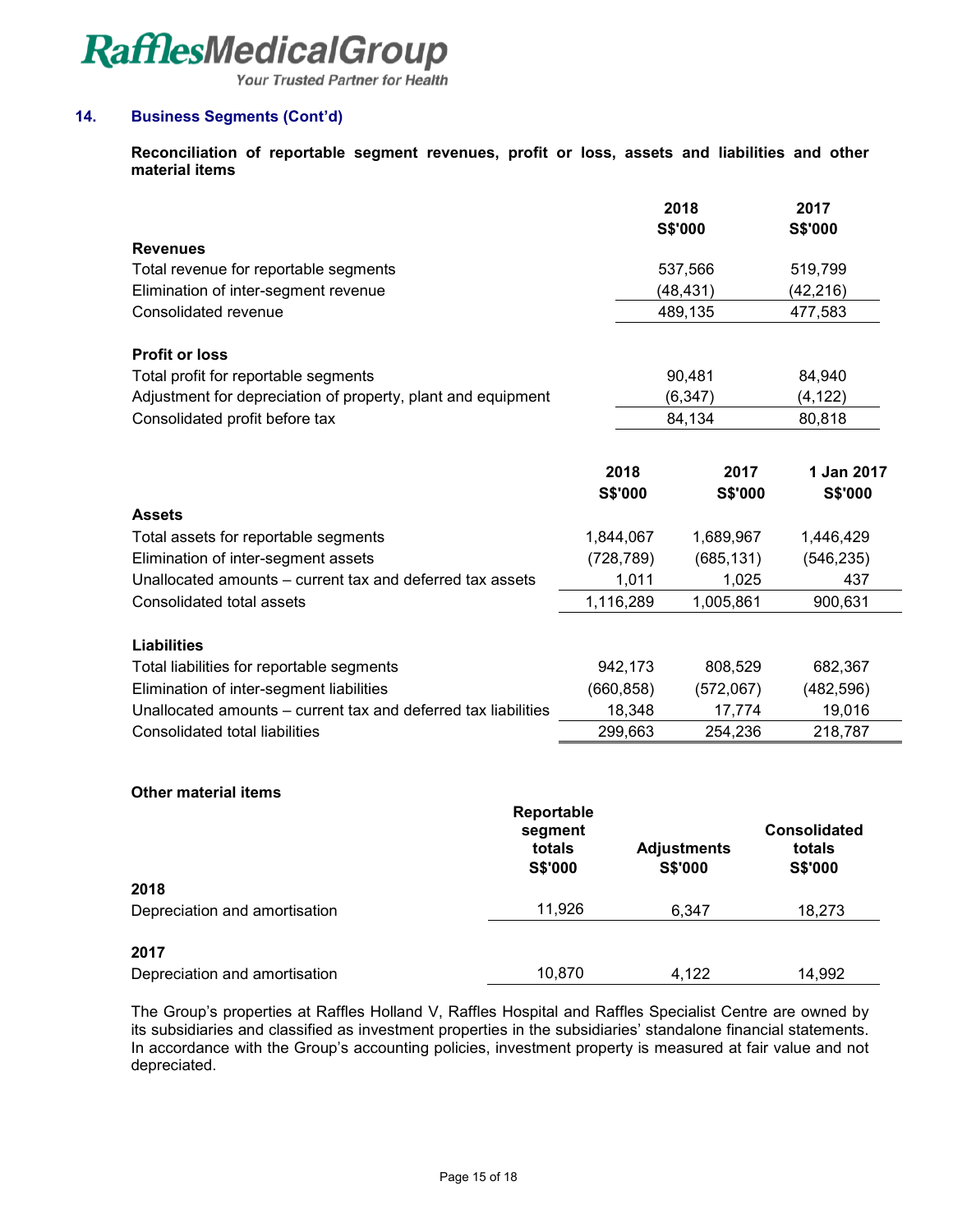**Your Trusted Partner for Health** 

### **14. Business Segments (Cont'd)**

For the preparation of the consolidated financial statements, a portion of these properties are reclassified from investment properties to property, plant and equipment as these properties are used for the supply of medical services by the Group. Accordingly, the carrying values of these properties are depreciated over its useful life in the consolidated financial statements of the Group.

The amount of S\$6,347,000 (2017: S\$4,122,000) relates to the depreciation of these properties for the year ended 31 December 2018.

### **Geographical Segments**

The Group operations are primarily in Singapore, Greater China, Vietnam, Cambodia and Japan.

In presenting information on the basis of geographical segments, segment revenue is based on the geographical location of customers and segment assets are based on the geographical location of the assets.

| 2018<br>2017<br>\$'000<br>\$'000<br><b>Revenue</b><br>Singapore<br>431,351<br>421,824<br>Greater China<br>39,846<br>38,477<br>Rest of Asia<br>17,938<br>17,282<br>489,135<br>477,583<br>Consolidated revenue<br><b>Non-current assets</b><br>685,016<br>671,792<br>Singapore<br>Greater China<br>223,936<br>128,528 | Group |  |  |
|---------------------------------------------------------------------------------------------------------------------------------------------------------------------------------------------------------------------------------------------------------------------------------------------------------------------|-------|--|--|
|                                                                                                                                                                                                                                                                                                                     |       |  |  |
|                                                                                                                                                                                                                                                                                                                     |       |  |  |
|                                                                                                                                                                                                                                                                                                                     |       |  |  |
|                                                                                                                                                                                                                                                                                                                     |       |  |  |
|                                                                                                                                                                                                                                                                                                                     |       |  |  |
|                                                                                                                                                                                                                                                                                                                     |       |  |  |
|                                                                                                                                                                                                                                                                                                                     |       |  |  |
|                                                                                                                                                                                                                                                                                                                     |       |  |  |
|                                                                                                                                                                                                                                                                                                                     |       |  |  |
|                                                                                                                                                                                                                                                                                                                     |       |  |  |
| Rest of Asia<br>5,211<br>5,972                                                                                                                                                                                                                                                                                      |       |  |  |
| 914,163<br>806,292<br>Consolidated non-current assets*                                                                                                                                                                                                                                                              |       |  |  |

\* Non-current assets exclude financial instruments (other than equity-accounted investees) and deferred tax assets.

#### **15. In the review of performance, the factors leading to any material changes in contributions to turnover and earnings by the business or geographical segments.**

Please refer to Item 8.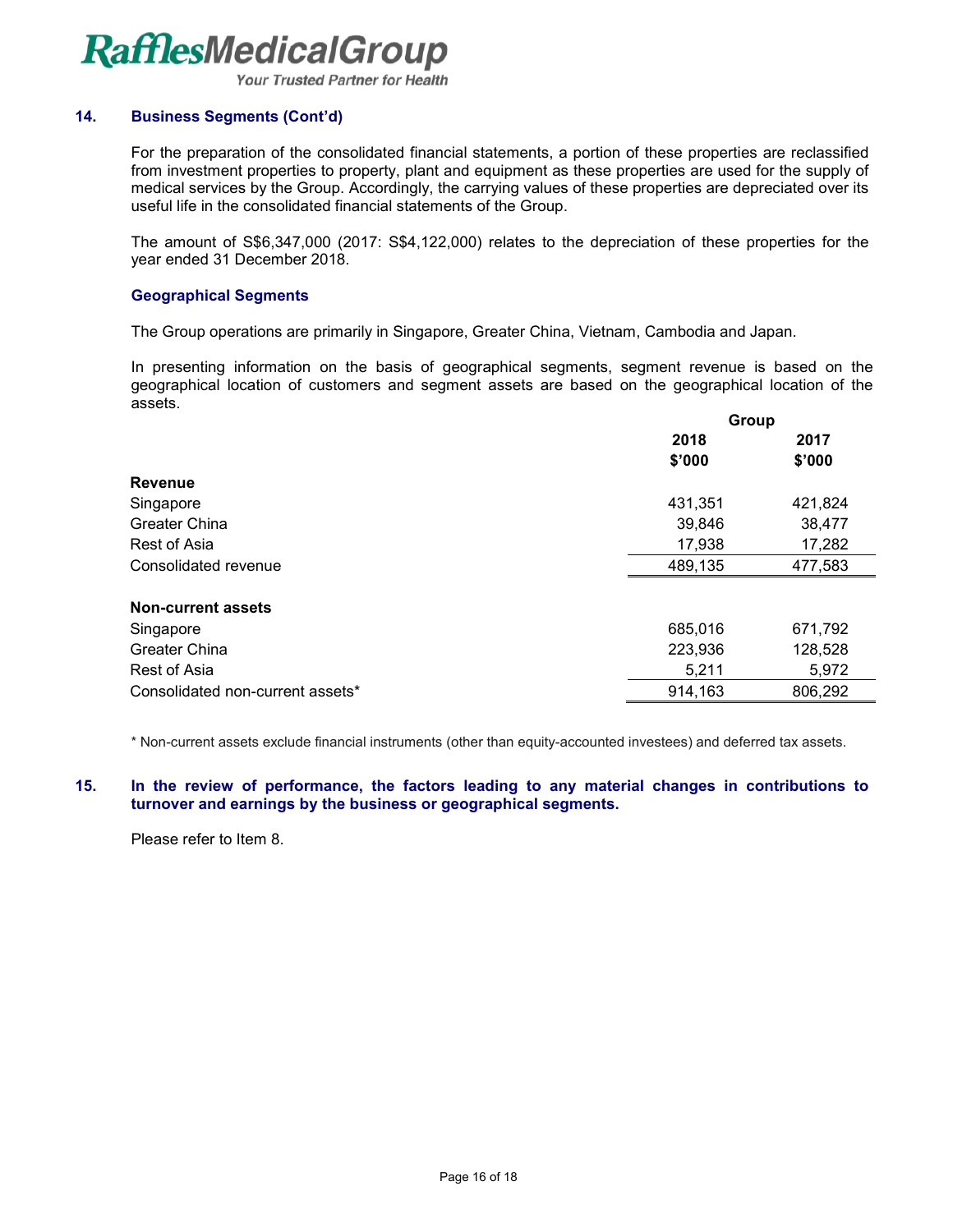Your Trusted Partner for Health

## **16. A breakdown of sales.**

|                   |                                                                                                         | Group           |                 |             |
|-------------------|---------------------------------------------------------------------------------------------------------|-----------------|-----------------|-------------|
|                   |                                                                                                         | 2018<br>S\$'000 | 2017<br>S\$'000 | Change<br>℅ |
| 16(a)             | Revenue reported for first half year                                                                    | 240.391         | 235,003         | 2.3         |
| 16(b)             | Operating profit after tax before deducting non-<br>controlling interests reported for first half year  | 32.290          | 31,212          | 3.5         |
| 16 $(c)$          | Revenue reported for second half year                                                                   | 248,744         | 242.580         | 2.5         |
| 16 <sub>(d)</sub> | Operating profit after tax before deducting non-<br>controlling interests reported for second half year | 38,513          | 37,449          | 2.8         |

## **17. A breakdown of the total annual dividend (in dollar value) for the issuer's latest full year and its previous full year.**

|                                | 2018<br>S\$'000 | 2017<br>S\$'000 |
|--------------------------------|-----------------|-----------------|
| Interim Ordinary Dividend      | 8,983           | 8.854           |
| <b>Final Ordinary Dividend</b> | 35.943*         | 31.007          |
| Total                          | 44.926          | 39,861          |

\* The proposed final ordinary dividend for the financial year 2018 is based on estimated number of shares outstanding as at 31 December 2018.